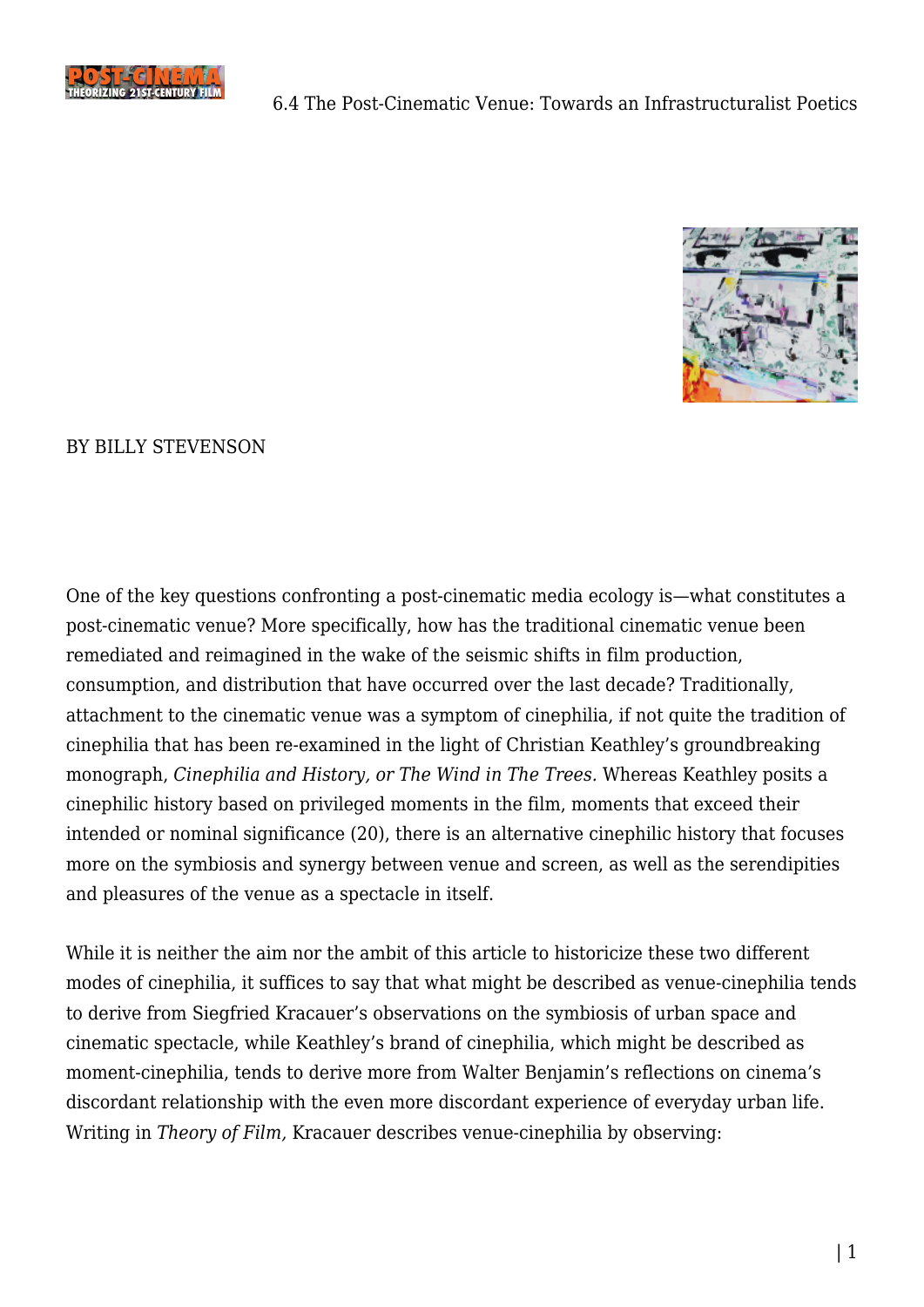

Films make us undergo similar experiences a thousand times. They alienate our environment in exposing it. One ever-recurrent film scene runs as follows: Two or more people are conversing with each other. In the middle of their talk the camera, as if entirely indifferent to it, slowly pans through the room, inviting us to watch the faces of the listeners and various furniture pieces in a detached spirit . . . As the camera pans, curtains become eloquent and eyes tell a story of their own . . . How often do we not come across shots of street corners, buildings, and landscapes with which we were acquainted all our life; we naturally recognize them and yet it is as if they were virgin impressions emerging from the abyss of nearness. (55)

Part of what renders this description so powerful is that it fuses—or at least leaves open the possibility of fusing—the viewer's drift across the screen with their drift across the architecture of the theater. If this "film scene" is "ever-recurring," that isn't simply because it occurs in every film but because it describes a process that can be *enacted* in every film—namely, the eye's drift from an onscreen conversation to the "furniture" of the movie theater, the "faces of the listeners" in the audience, the "curtains" around the screens and, finally, all the eyes in the audience that "tell a story of their own." In describing how this process translates into urban attachment more generally, Anke Gleber notes that "the art of taking a walk introduces an aesthetics of movement that, more than any other artistic form, reveals an affinity with the long, extended tracking shots of a camera whose movement approaches and embraces the visual emanations of the exterior world" (152). However, if the tracking-shot is to procedurally inculcate *flânerie*, rather than merely absorb it, then the viewer needs to create their own tracking-shots within the cinema theater itself. It is the very willingness of the individual eye to approximate a camera in this way, to drift away from the screen and across the reticulations and nuances of the theater, that signals Kracauer's movement from Benjaminian *flânerie* to something closer to the venue-cinephilia I am describing.

In elaborating his ideas about moment-cinephilia, Keathley introduces the "cinephiliac anecdote" (140)—"cinephiliac" following Paul Willemen (227)—as a new discursive and communicative tool. Cinephiliac anecdotes, Keathley argues, are the stories we tell, both to others and ourselves, about the cinematic moments that come back to haunt us again and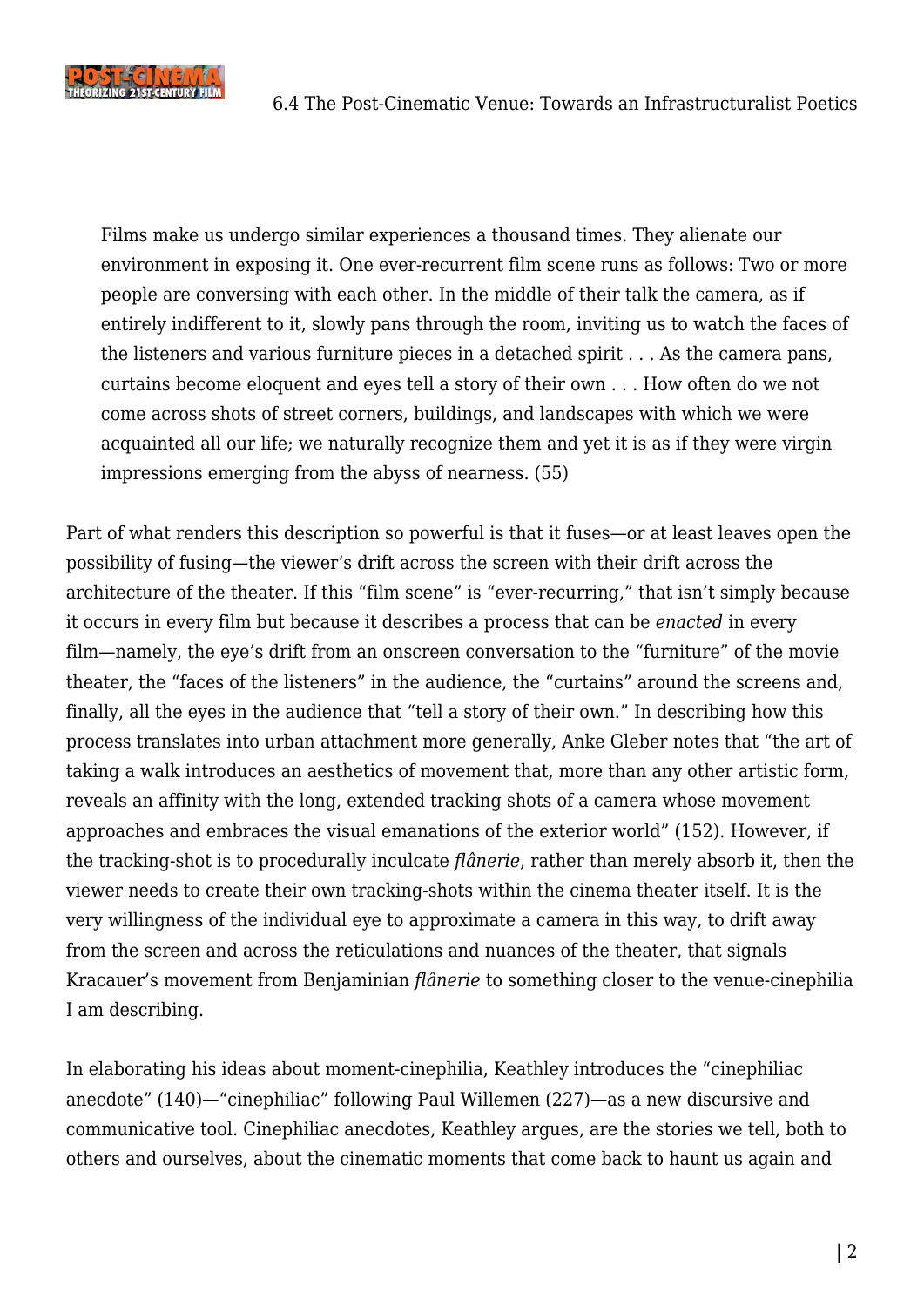

6.4 The Post-Cinematic Venue: Towards an Infrastructuralist Poetics

again (130). For the most part, cinephiliac anecdotes are originary narratives, stories about when we first experienced these moments. Keathley argues that these narratives can reflect back upon wider historical and cinematic concerns if looked at in the right way. In the five exemplary anecdotes that he provides at the back of his book, he shows how this might be done, moving from some of his most precious experiences to more general theoretical concerns by way of an idiosyncratic combination of generalization and association. In doing so, he makes a claim for the cinephiliac anecdote as a new way of "doing" cinematic history, specifically as "points of entry, clues to another history flashing through the cracks of those histories we already know" (124). Rather than claiming that the cinephiliac anecdote offers a mere "alternative" history, Keathley suggests that it represents something like a materialist challenge to the very notion of history and historicism itself—an empirical "point of entry" that forces us to challenge and reconstitute the grand narratives and generalizations we've become accustomed to, instead of offering others in their place.

For such a materialist outlook, such a yearning to glimpse the roots of historical production, it is perhaps surprising that Keathley's anecdotes are themselves so minimally interested in the materiality of the film fragments they describe. No doubt, he gleans from his anecdotes certain reflections or observations on technological, material history—one, for example, revolves around VHS production—but there is no sense that he is attached to the cinematic venue in the same way that he is attached to the cinephiliac moment, or that the two could possibly be part of the same attachment, with the exception of an anecdote he recounts about his first experience of *Bonnie and Clyde*:

My first viewing of *Bonnie and Clyde* was on the film's re-release in the early 1970s. I was probably about nine years old—much too young to be seeing it. I had been taken to the film—along with four older siblings, all in their early teens—by my college-aged brother, Tim, and his friend, Cathy Reed. I had heard all about the film's final massacre scene, and with the above-described shootout functioning as a preview, I was getting anxious. During the shootout, Cathy noticed my discomfort and offered to wait with me in the lobby until the film was over. Relieved, I accepted. It was for things like her extraordinary kindness and empathy that Cathy was a favorite of ours. We were always excited to see her driving down the street towards our house, and hers was an easy car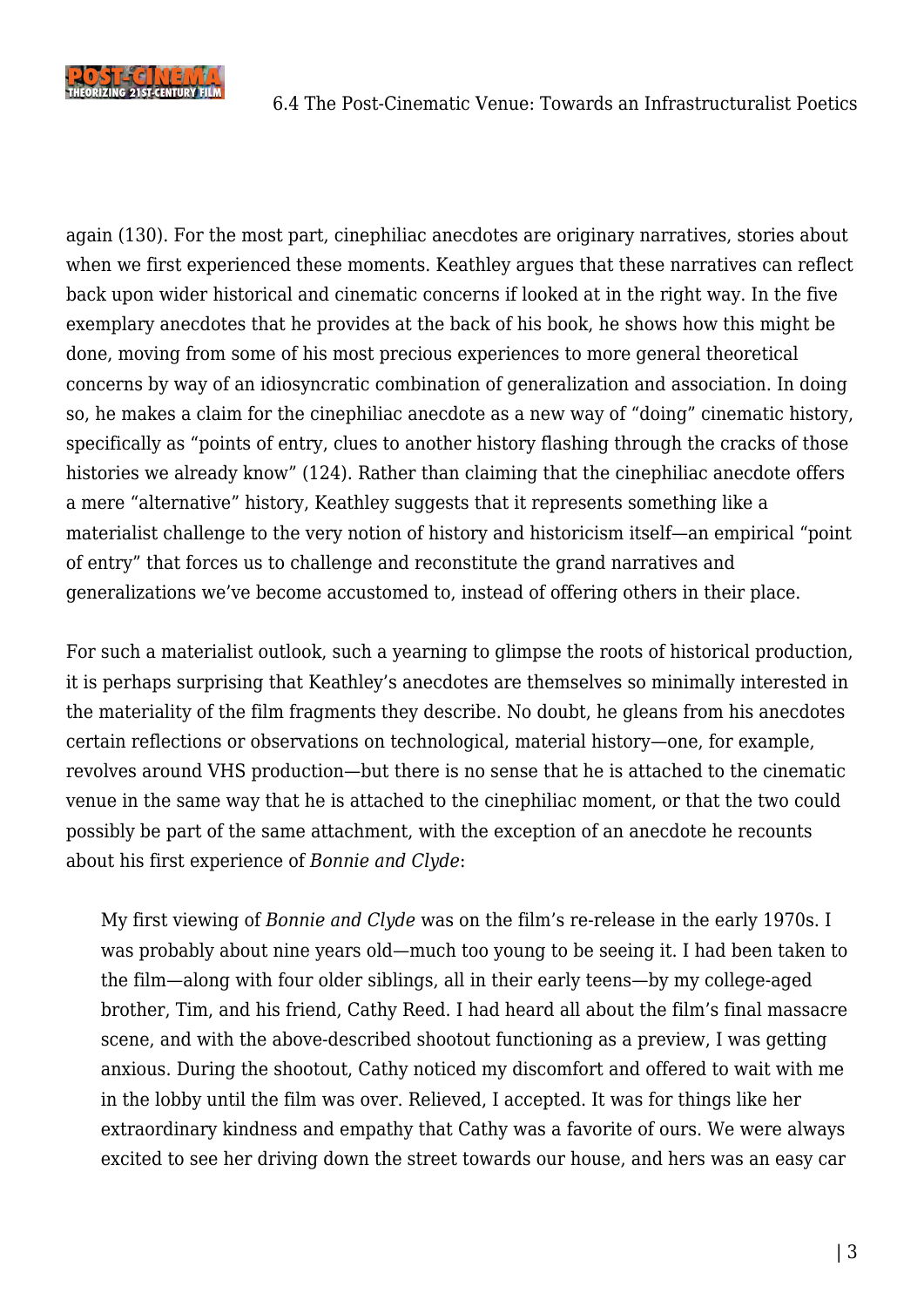

to spot. The front license plate ironically sported her initials: CAR. This screening of *Bonnie and Clyde* was the last time any of us would ever see Cathy. Two weeks later, she was dead from meningitis. (158)

From the outset, this anecdote has a more sensuous attention to the screening space and conditions under which the film was viewed than any of the other four. There is a very specific, detailed awareness of who was in the audience on the night of the film, heightened by the fact that Keathley was much younger than the people with whom he saw the film, as well as the intended audience itself. This disparity was clearly a large part of his experience of the film, both in anticipation and actuality, and it seems to have created as much awe for the audience as for the film itself. It is this disparity, this fusion of anticipation and experience, that leads on to the paradox at the heart of this particular cinephiliac anecdote: the cinephiliac moment, the moment of cinephile attachment, is not in fact attached to the moment and venue of the anecdote itself:

I did not see *Bonnie and Clyde* again for several years—until I was a teenager and could watch the film on video. When I did see it, it was the moment of Clyde being hit by the shotgun blast that provoked a *frisson* of involuntary recognition . . . But when I saw the film that second time, was I really *remembering* the moment of Clyde hit by the shotgun blast from the first screening when I was nine? It was about this point in the film that Cathy took me out to the lobby. Was that image of Clyde the final one I saw; was it the last memorable image I had from the film? The only mental image I can recall from after that moment is one of Cathy sitting on a bench in the theater lobby: long, straight brown hair, gold-rimmed aviator-style glasses, tan overcoat. (158)

It is precisely this uncertainty about whether the moment in question is attached to a moment in the film or a moment that took place in the space surrounding the film that signifies a transition from a cinephiliac moment to the kind of moment I am interested in here. In essence, Keathley's anecdote refers to a segment of the film that he never really occupied at the time, perhaps explaining why his free-floating attachment gradually gravitates towards one of the components of the cinematic venue that is least conducive to occupation: the lobby. As the anecdote is structured, the lobby exists as a middle term in a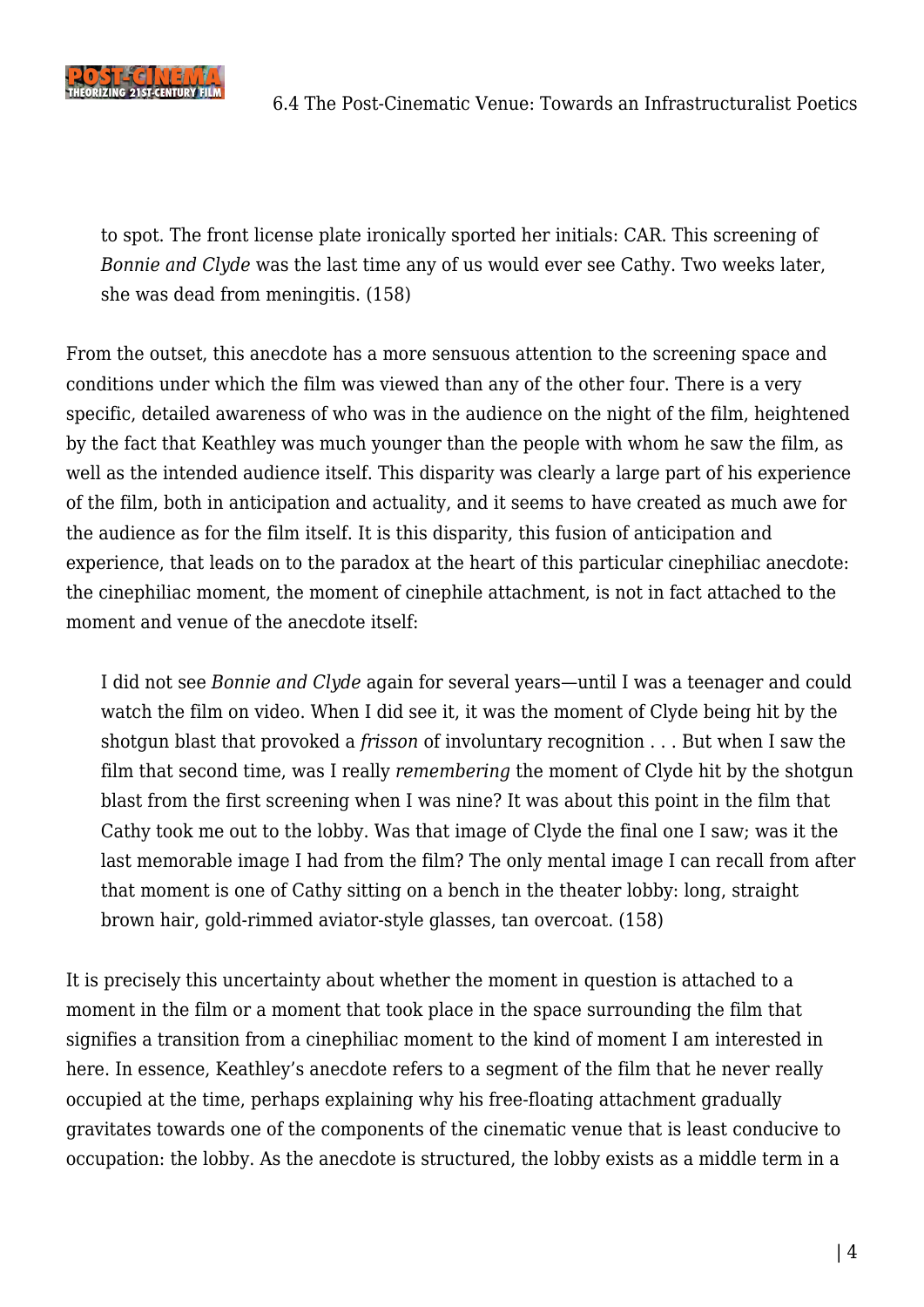

metonymic chain that includes the cars in the film (the backdrop to the scene Keathley couldn't bear to watch), the spaces through which Cathy escorted Keathley, Cathy's own car and, finally, the number plate that "sported her initials: CAR." Both lobbies and cars provide spaces of comfort and danger: the cinema lobby is turned outwards to the street but also inwards to the world of the film that Keathley has just managed to escape. At the same time, both spaces are, by their transitory nature, impersonal. Yet, just as Cathy managed to personalize the impersonal, transitory space of the lobby, so her car registration plate fuses the generic designation of "car" with her own initials. The logic of the anecdote is that the lobby has become "LOBBY" in the same way that Cathy's car became "CAR."

Earlier in *The Wind in the Trees,* Keathley draws on Charles Sanders Peirce to argue that the cinephiliac moment can also be understood as the process by which the indexicality, rather than the iconicity or symbolism, of film is foregrounded (27). Here, the same process occurs, but the attachment is to a component of the theatrical infrastructure as much as the film itself. A chain of negotiations and perusals between the screen and the broader theatrical environment means that one component of that environment – the lobby – comes to have an indexical as well as a symbolic significance for Keathley. It is no longer merely the space between other spaces, or the representation of the transactions and negotiations required to enter a movie house; it has become imprinted with his initials in the same way that Cathy's number plate was imprinted with hers. Just as "that footprint that Robinson Crusoe found in the sand, and which has been stamped in the granite of fame, was an Index to him that some creature was on his island" (Peirce 252), so Keathley's anecdote functions as an elevation of Cathy herself, rather than a particular cinematic moment, to an indexical significance: "Every time I watch the moment of Clyde getting shot in the arm, I feel Cathy is still alive, just as this violence reminds me of her death" (149). As in Kracauer's writings on the cinematic lobby, Keathley's refuge becomes "the setting for those who neither seek nor find the one who is always sought" (Kracauer, "Hotel" 175), as if to corporealize and inhabit the cinephiliac moment's "space that does not refer beyond itself, the aesthetic condition corresponding to it constitut[ing] itself as its own limit" (177).

In that sense, Keathley's anecdote may start off in a cinephilic register, but quickly starts to tell a different kind of story, less focused on his privileged reaction to a moment in the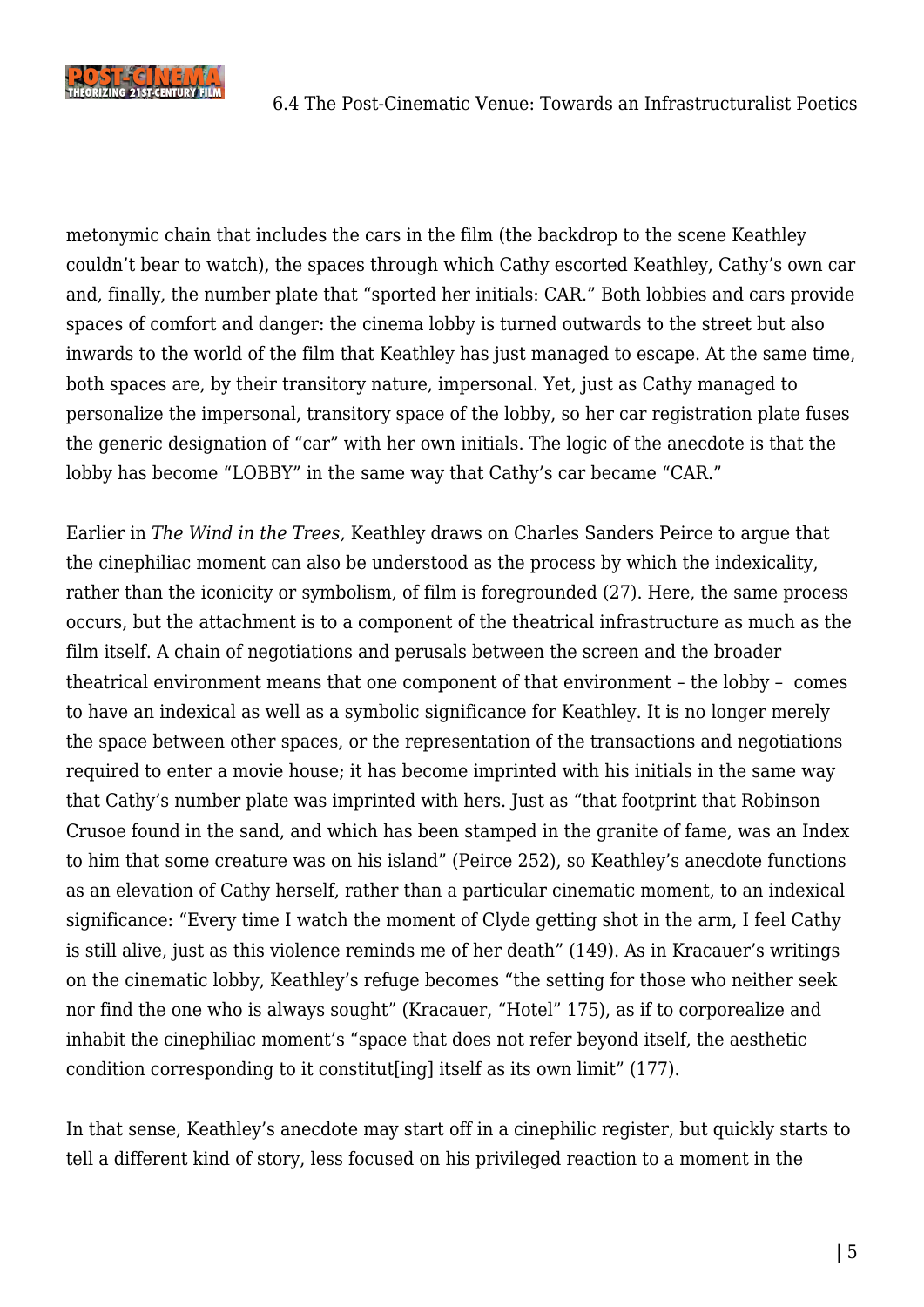

film—since he never actually experienced that moment—than on a symbiosis between the film and the venue within which he (nearly) experienced it. It is my contention, in this article, that these anecdotes are more and more common, more and more necessary, for navigating a post-cinematic ecology in which, as Steven Shaviro has argued, "all activity is under surveillance from video cameras and microphones and in return video screens and speakers, moving images and synthesized sounds, are dispersed pretty much everywhere" (*Post-Cinematic* 6). As the material bases of distribution and exhibition become increasingly imperceptible, or post-perceptual, there is an increasing search for anecdotes that are somehow capable of articulating those conditions of imperceptibility, if not the material bases themselves.

In that sense, this new kind of anecdote is peculiarly attuned to what Timothy Morton describes as "dark ecology." Dark ecology is an environmentalist stance that embraces the "leakiness of the world" (Morton, *Ecology* 159), an "ecological sensibility" that Jane Bennett has described as "posit[ing] neither a smooth harmony of parts nor a diversity unified by a common spirit" (xi). Morton opposes dark ecology to what he describes as the ecocritical fantasies of immersion and atmosphere. For Morton, the ecocritical subject's drive to achieve immersion in nature draws on a tradition of reifying nature as ambience and atmosphere, or apprehending it, in Bruno Latour's words, as "composed of . . . smooth, riskfree stratified objects in successive gradations from the cosmos to microbes" (26). Such a view, according to Morton, reiterates the ontological distinction between ecocritical subject and ecological object, even as it purports to challenge or collapse it:

Ecomimesis aims to rupture the aesthetic distance, to break down the subject-object dualism, to convince us that we belong to this world. But the end result is to reinforce the aesthetic distance, the very dimension in which the subject-object dualism persists. Since de-distancing has been reified, distance returns even more strongly, in surroundsound, with panoramic intensity. (*Ecology* 135)

What this new form of anecdote strives for, then, is some language for addressing the "dark media ecology" of post-cinema—the situation that results from what Shane Denson describes as the "discorrelation" of images through post-cinema's phenomenologically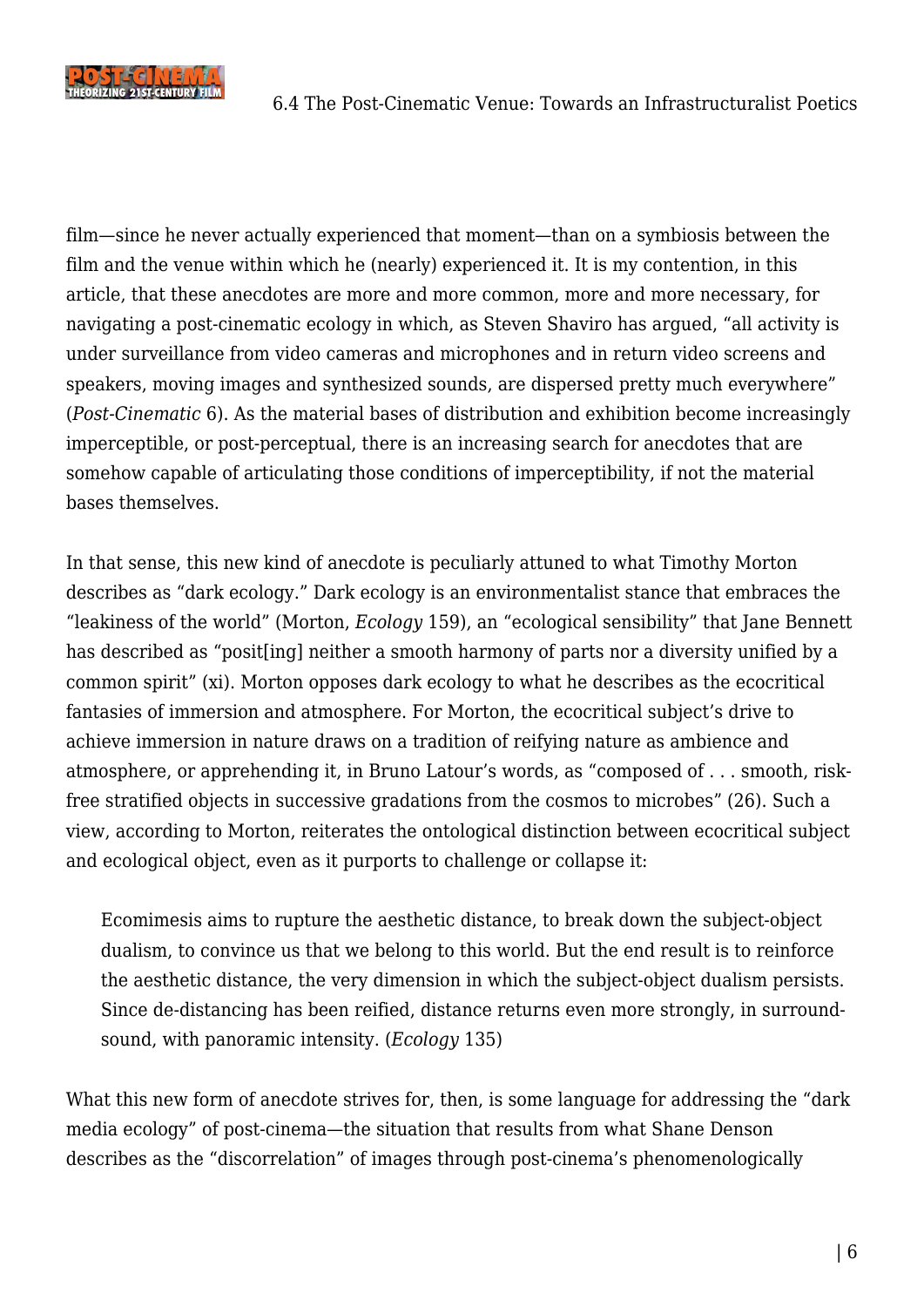

6.4 The Post-Cinematic Venue: Towards an Infrastructuralist Poetics

"irrational" cameras, a "leaky" ecological situation that precludes both the possibility of total immersion in the individual film as well as total abstraction of the individual film to so much ambience or atmosphere. Against the temptation to rapturous ecodiegetic immersion in the competing, mediating interfaces of this emergent ecology, such an anecdote might set out to map a media ecology without media, an ecology in which "there is not a single medium of interaction between things, but rather just as many media as there are objects" (Harman 95), in the same way that Morton's dark ecology represents ecology without nature, "nature" being precisely the fantasy that is glimpsed and felt at this moment of atmospheric immersion. Drawing on Morton, Levi R. Bryant uses the term "wilderness ontology" to refer to this moment at which our ecological perspective shifts from that of "a sovereign of nonhuman beings" to that of being "amongst nonhuman beings" ("Wilderness" 20). Bryant argues that this "'amongstness' signifies something that has dark . . . dimensions" (20), specifically those of the "dark object"—"a thing that produces no difference beyond the mere difference of existing" ("Dark"). While our current media ecology may not quite have become a media wilderness, its drive towards relegating the act of mediation to a mere "metaphysical possibility" certainly aspires to transform the objects and sites of mediation into dark objects "that are so thoroughly withdrawn that they do not affect anything else at all" (Bryant, "Dark"), or at least objects that are so withdrawn that they cannot be *perceived* to affect anything else at all. Reflecting on this peculiar "opacity of digital culture," Lane DeNicola writes:

In contrast to dark matter, we are routinely able to observe dark culture, such as the forms I have explored here: the EULA, the codec, the API. Yet we have little in the way of an ordered understanding of its effects, its influence on how we construct meaning. What makes it "dark," invisible to routine scrutiny, is not simply that it demands highly specialized fluencies (legal or technical) or that it is cloaked by the constraints of sovereignty (copyright and other aspects of the regulatory apparatus accorded the state) but its intrinsic *immateriality,* its *complexity*, and its *liminal status* in mediating people, the state, and the built world. Though dark culture is undeniably artificial—of human construction—and can profoundly shape the envelope of our daily experience and interaction, it typically creeps into the awareness of the vast majority of us only rarely or indirectly. As the manifold technologies we employ to connect with one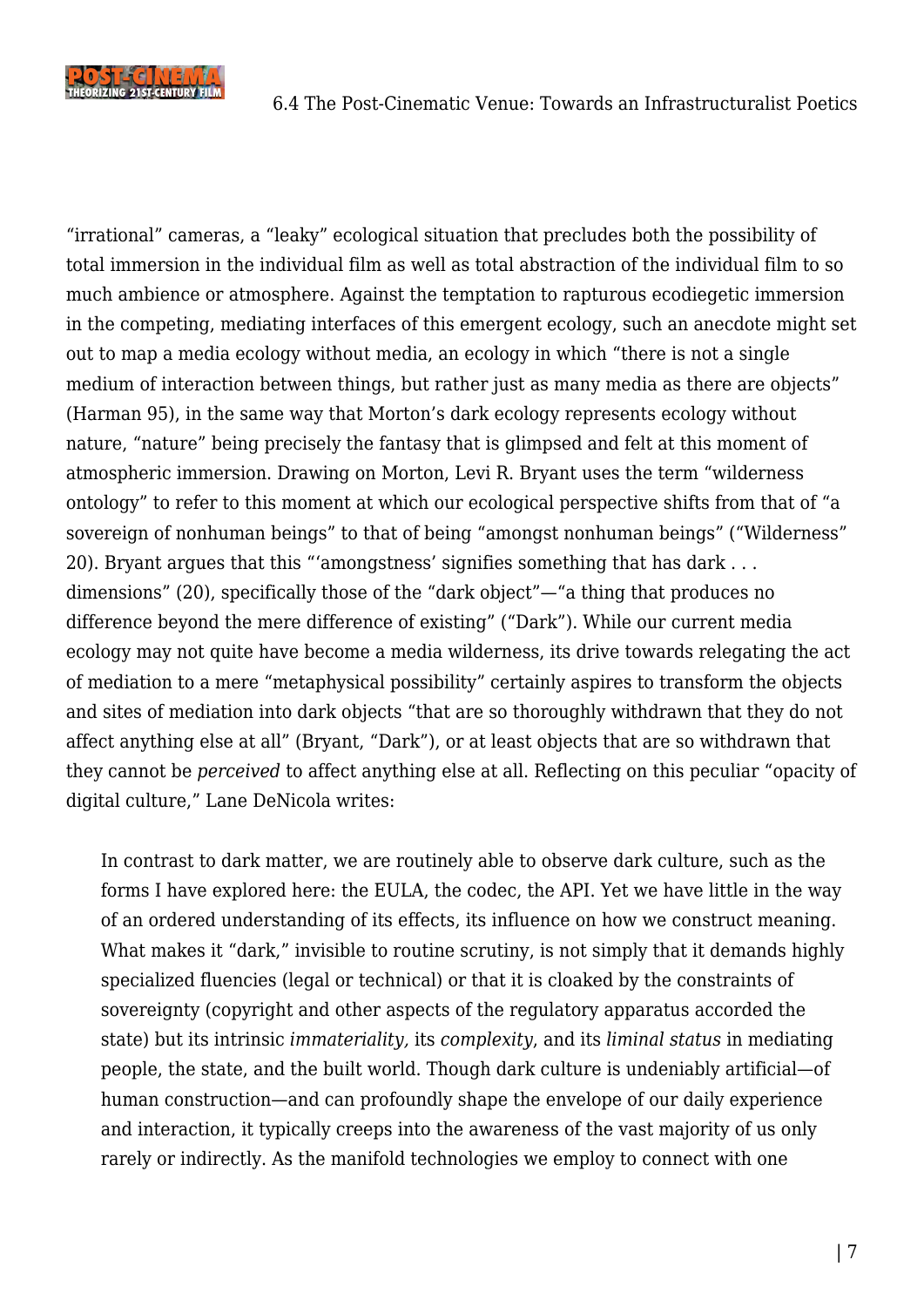

another and to mediate our environments continue to proliferate, the proportion of culture that is "dark" will only increase. (276)

If a "dark" or post-perceptual media ecology is one in which the sites of mediation become imperceptible, then the transition from post-cinematic to what Denson describes as postperceptual ecologies might be expected to turn on the absorption of the cinematic screen into dark media matter, accompanied perhaps by a "return of the culturally repressed" in which "the current becoming-skin of the [touch] screen may be traced back to the nineteenth century and to early optical toys such as the flip book, where physical contact and manipulation was a prerequisite of the visual experience" (Schneider 55). If, as Gilles Deleuze argues, the transition from pre-WWII to post-WWII cinema witnessed a slackening of sensory-motor integration, then what we are witnessing here is a slackening of atmosphere and ambience, a slackening of the possibilities for immersion, that depends precisely on the re-integration of visuality into a refurbished and rehabilitated sensorium (59). Morton construes ambience as a paradoxical ecological object, but it is an equally paradoxical cinematic object, insofar as its kinesthetic primacy only ramifies when subordinated to visuality. This is not to argue that atmospheric, ambient films no longer exist, but that atmosphere is frequently understood in terms of retrospection and pastiche. In an interview for one of the most self-consciously historicized films of the last few years, Nicolas Winding Refn's *Drive,* Ryan Gosling compares its highly stylized ambience with his upcoming remake of Michael Anderson's *Logan's Run* by grouping them as "films that are particularly well suited to this communal atmosphere of a theater" (Cornet). Hence, too, Shaviro's characterization of "contemporary contemplative cinema"—cinema that, in effect, gives you nothing *but* ambience—as a nostalgic retreat from a "film industry whose production processes have been entirely upended by digitalization, and where film itself has increasingly been displaced by newer media, and refashioned to find its place within the landscape of those newer media" ("Slow").

A dark media ecology therefore severs immersion and atmospherics, media and mediation, instead focusing on the supreme ''leakiness" of dark culture. In a discussion of the treatment of global warming and environmental catastrophe in Richard Kelly's *Southland Tales,* Shaviro elaborates this distinctively post-cinematic project in terms of "a leaking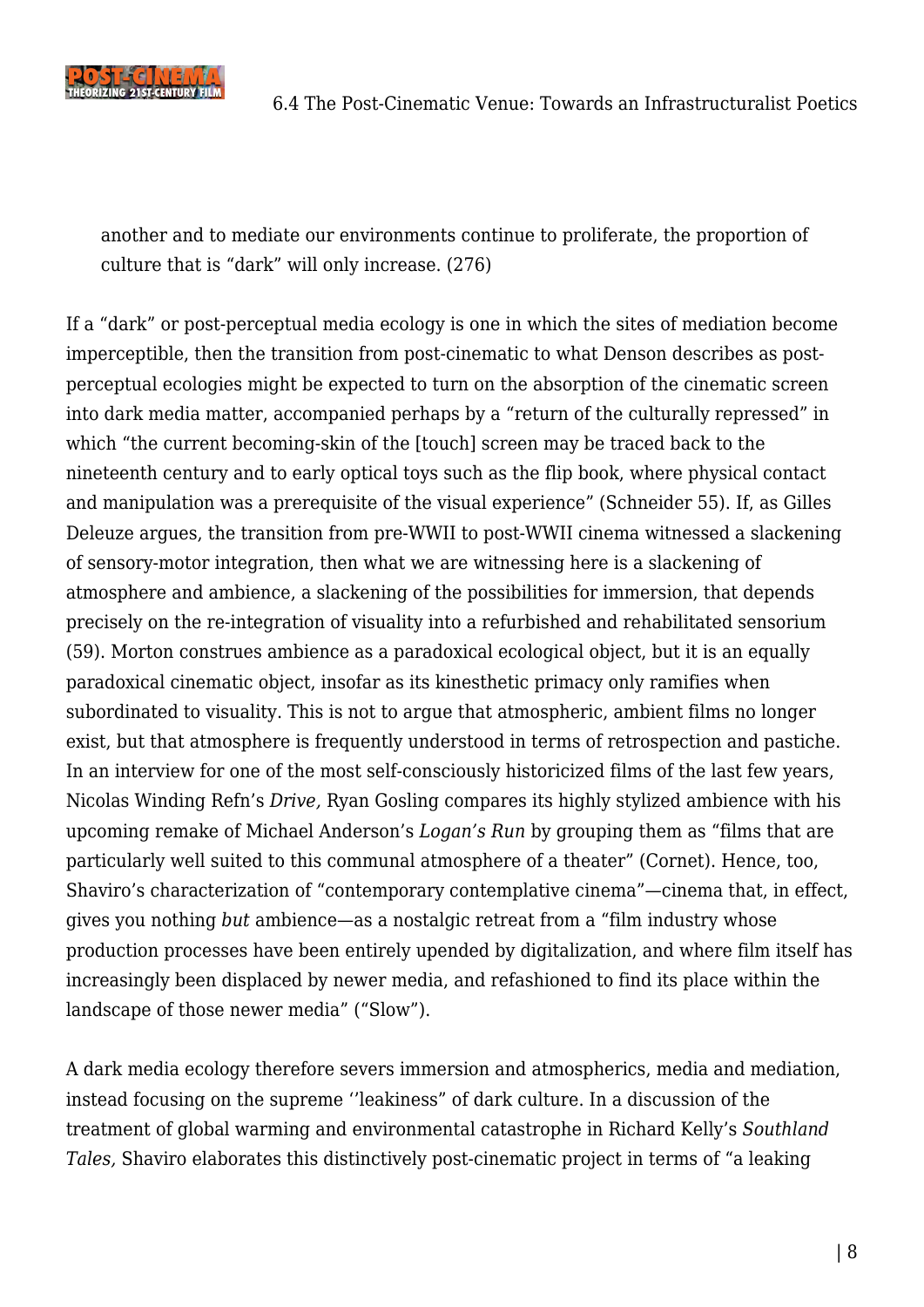

away of time—its asymptotic approach to an end it never fully attains" (*Post-Cinematic* 87). Similarly, in *Connected,* he identifies this leakiness of surplus value with what it means to live in a society that networks and subsists upon the vast proliferation of post-cinematic screens: "We have moved out of time and into space. Anything you want is yours for the asking . . . A surplus has leaked out of the exchange process" (249). From that perspective, the privileged moment of atmospheric immersion and attachment that distinguishes Keathley's cinephiliac anecdote is perhaps less pertinent at this point in time than an anecdote that instead evokes the surplus leak, the perceptual porosity, between post-cinema and cinematic infrastructure, between cinema and post-cinematic infrastructure—in short, between cinema (whatever we mean by that now) and infrastructure. As such, this new kind of anecdote might be expected to be itself an eminently leaky form. Whereas the cinephilic anecdote can be written or recounted in its entirety—or at least enjoys a kind of Romantic wholeness in the elegance with which it evokes what remains inchoate—this new anecdote instead demands the leakage of what will shortly be elaborated as "produsage," in an instance of the "affective labor" that Shaviro, following a concept advanced by Michael Hardt, identifies as "the quintessential mode of production" in a post-cinematic media ecology (*Post-Cinematic* 97). Where the cinephiliac anecdote had a specific, privileged object, this new kind of anecdote is instead directed at what Morton describes as "hyperobjects," concepts or entities that are so massive, amorphous, or distributed that we can't disentangle ourselves from our participation in them (*Hyperobjects* 2). I would like to suggest that the post-cinematic venue is something of a hyperobject in this sense, and that anecdotes about our experiences of this venue will necessarily be incomplete, participatory, and collaborative in nature.

I would like now to briefly sketch out three major directions that future investigation into this post-cinematic venue might take. In doing so, I would also like to gesture towards this new, post-cinematic approach to telling anecdotes about films. Firstly, we might turn our focus towards individual films. At the most literal level, this might involve looking at films that have explicitly thematized changes in spectatorship technology over the last decade or so. Often, these tend to be horror films, such as the *V/H/S* franchise, but they also fall into a comic or elegiac mode, such as Michel Gondry's *Be Kind Rewind.* As Shane Denson has pointed out, serialized media are particularly effective for calibrating shifts in media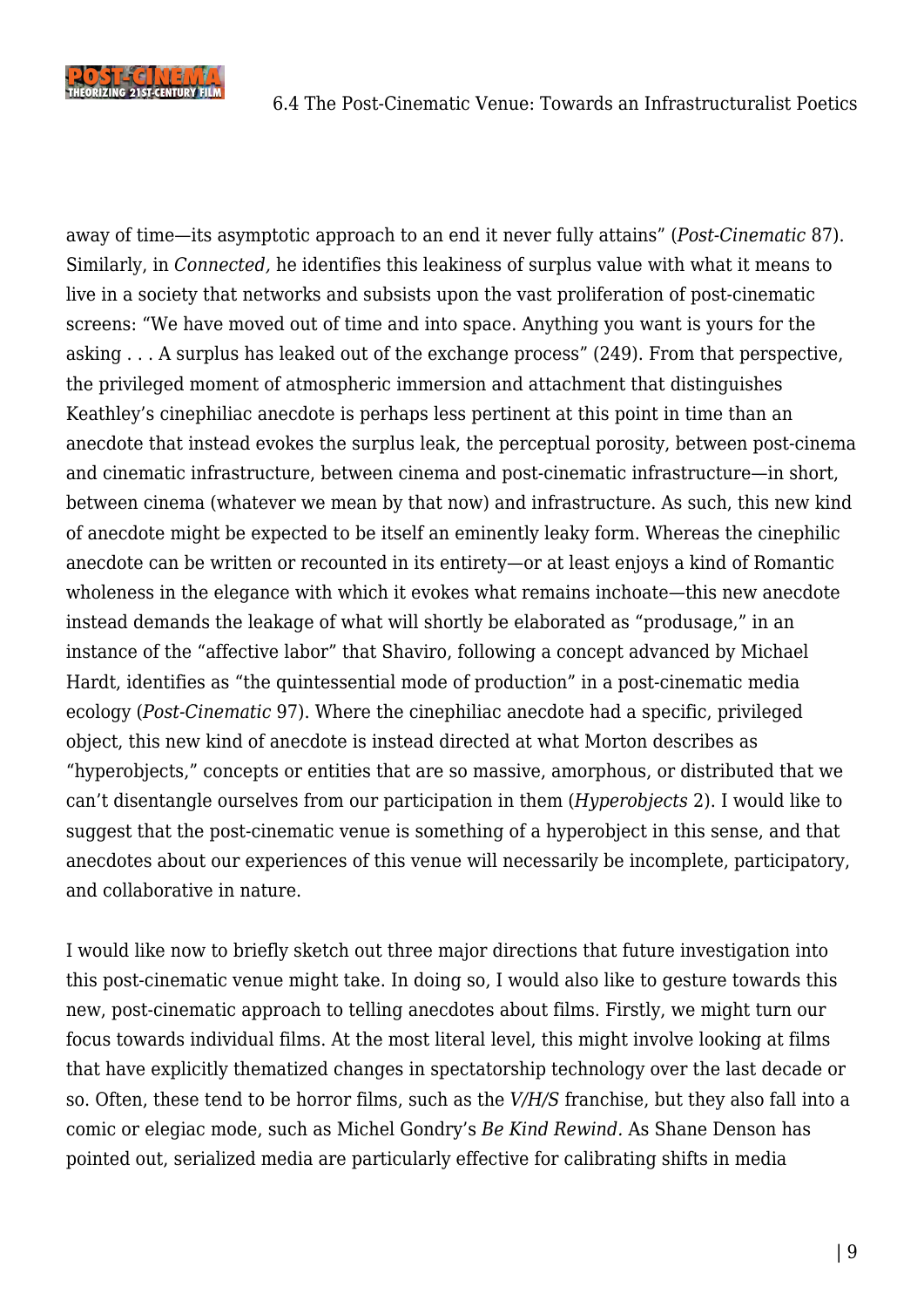

attachment (see his comments in Denson et al., [reprinted in this volume](http://reframe.sussex.ac.uk/post-cinema/7-3-denson-grisham-leyda/)), so that a close study of extended series such as the *Halloween* and *Nightmare on Elm Street* franchises would be another useful mechanism for coming to terms with the present. Such a study might also help illuminate how suburbia, the foundational venue for all cinematic experience from the multiplex onward, might be reframed in the wake of post-cinematic media.

Along with films that explicitly thematize and analyze shifts in cinematic production, it may be instructive to consider films that are peculiarly prescient of their venue-lessness, films that are haunted by the fact that they can now be screened virtually anywhere. Films in this category, which include *The Canyons* and *The Bling Ring,* seem to set themselves the task of constituting themselves as their own venues, refusing to allow the audience to indulge in the consoling fantasy that the spaces they depict are different in kind from the spaces in which they are distributed and screened. It is no coincidence that both of the aforementioned films are explicitly about Los Angeles, since it is likely that this effort to envisage what amounts to the myth of total cinema coming to pass—a world in which films can be made and viewed anywhere—is likely to be most sensitively calibrated in the city most inextricable from the film industry itself. One of my current projects is to construct a post-cinematic history of Los Angeles as it converges production and distribution, locations and venues, into what Axel Bruns has described as "produsage," a social and economic arrangement that "deconstructs larger overall tasks into a more granular set of problems, and therefore in the first place generates a series of individual, incomplete artefacts" (140).

In addition to this focus on actual films, or something resembling actual films, the second way to approach the post-cinematic venue is by way of venues themselves. Clearly, at some level, this partly involves venues as they are constituted or represented in films, especially in terms of the growing trend, in recent cinema, to both revisit the locations of earlier films and to foreground the process of location shooting itself, if only through the kind of extravagant, flamboyant revival of the establishing shot to be found in a film like *Drive.* To take just two examples of how indiscriminate and widespread this tendency is, both Michael Winterbottom's film *The Trip to Italy* and the Fox expansion of the Coen Brothers' *Fargo* into a ten-episode miniseries betray an inchoate yearning to return to the media ecology of an early cinematic era by way of the locations it has left behind. *The Trip to Italy* is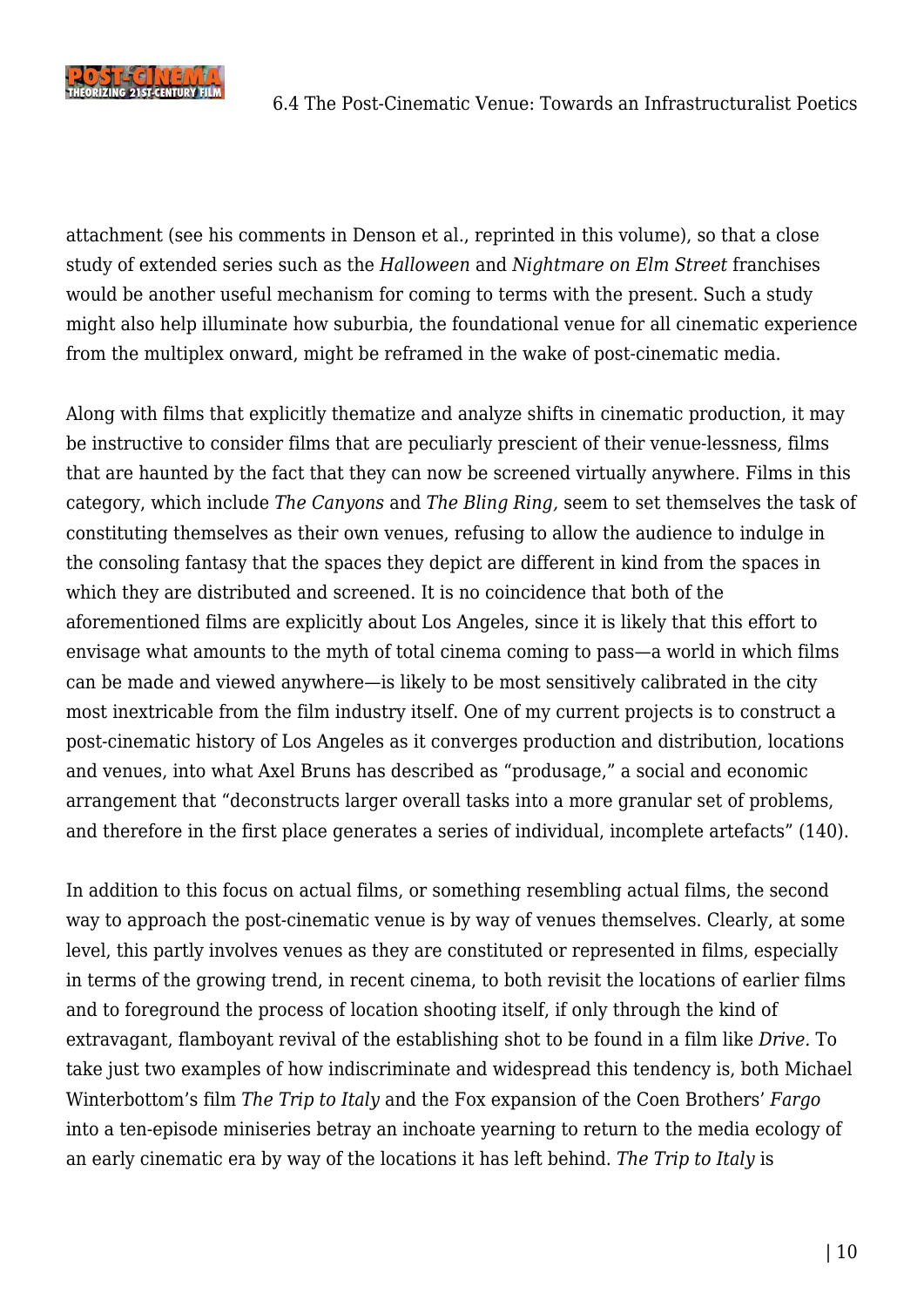

especially elegiac, as Steve Coogan and Rob Brydon embark upon a pilgrimage to significant sites in the lives of Byron and Shelley, which gradually segues into a pilgrimage to significant sites in some of their favorite films. Just as you might feel you can't truly read a Romantic poem without visiting the location where it was written, or at least the location it was written about, so Coogan and Brydon have a kind of cinephiliac epiphany at visiting the locations of their favorite films, to the point where it feels as if they are finally seeing those films for the first time. By contrast, *Fargo* adopts a slightly grimmer, more muted approach, returning to the infrastructure and architecture that formed the backdrop to the film, but with more of a sense of how much has changed in the interim—a change that drives the characters, atmosphere and suspense of what feels like a remediated narrative more than a straightforward adaptation, homage or continuation.

However, there is also space for investigation into actual venues and actual spaces in which people continue to watch and distribute these films in a collective fashion. To date, there has been no systematic history of multiplex attachment, let alone how this might have changed in the wake of post-cinematic media. Moving outside that model, there is ample room for architectural and cinematic analysis of the avant-garde, post-cinematic screening spaces that have been devised by such firms as Büro Ole Scheeren, who are responsible for Mirage City Cinema, CCTV TVCC, the Kinetic Experience Cinema, the Crystal Media Centre, the Los Angeles County Museum of Art and, perhaps most famously, the floating cinema at Nai Pi Lae lagoon on Kudu Island, in Thailand. In fact, Scheeren's own mission statement provides a veritable manifesto for a new post-cinematic venue, as well as an invitation to further description, analysis, and reflection:

A screen, nestled somewhere between the rocks. And the audience . . . floating . . . hovering above the sea, somewhere in the middle of this incredible space of the lagoon, focused on the moving images across the water: a sense of temporality, randomness, almost like driftwood. Or maybe something more architectural: modular pieces, loosely assembled, like a group of little islands that congregate to form an auditorium. ("Archipelago")

At the other end of the spectrum, the post-cinematic venue might also be understood to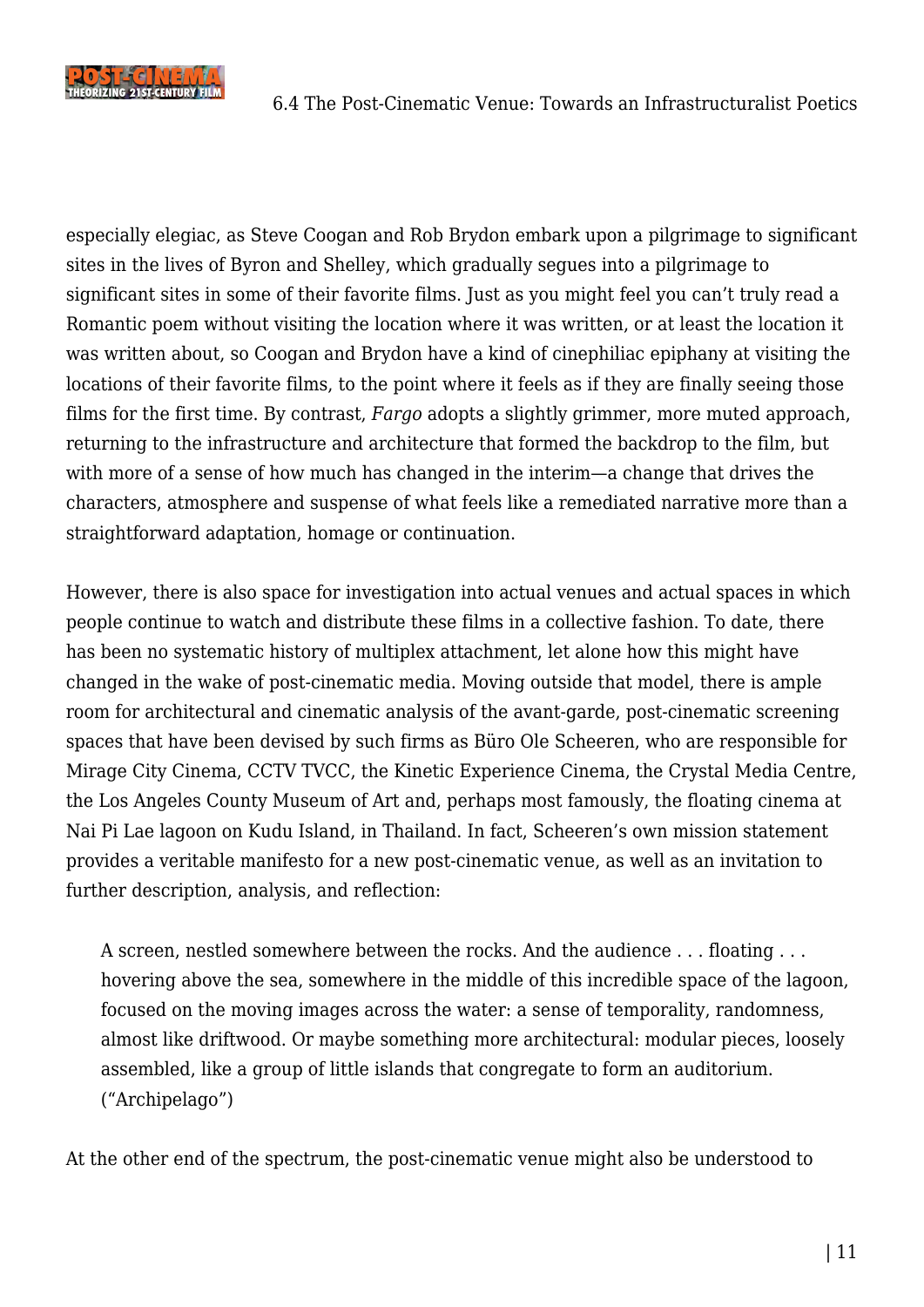

comprise all those provisional, makeshift screening arrangements that collapse cinema into the infrastructure surrounding it, such as the recent rise of guerilla screenings in which films are projected more or less spontaneously onto components of urban infrastructure glimpsed in transit—bridge pillars and warehouses in particular—to create what Mitchell Schwarzer describes as "zoomscapes," vistas that "encourage us to imagine just what is beyond the frame, the parts of buildings that might come into view or remain unseen" (23). Interestingly, both these extremes—high-end boutique venues and improvisational indie venues—have done something to revive and globalize the drive-in theater, as well as its peculiar porosity between the screen and the world:

The drive-in movie theater may be a uniquely North American institution, but the icon of the wide-open American landscape recently experienced its most heroic revival in Thailand, leaping forth from its humble, grounded origins and into the clear blue waters of Nai Pi Lae lagoon on Kudu Island. (Chan)

Finally, there is a third option for investigating the post-cinematic venue, which is neither a study of films nor a study of venues per se so much as a mode of attachment that I am tentatively describing as infrastructuralism. If the cinematic venue has been dispersed or "relocated" pretty much everywhere (see Casetti, in this volume), to the point where the very idea of specifically cinematic infrastructure ramifies less and less, then venuecinephilia might be expected to remediate itself by way of a quasi-cinematic attachment to infrastructure itself. One of the most powerful allegories of infrastructuralism in this respect is Steven Knight's 2013 film *Locke,* which revolves around a construction manager, John Locke, played by Tom Hardy, who spends an evening negotiating between his wife, his mistress, and his employers, who are furious after he quits his job on the eve of the biggest concrete pour in European history. The catch is that the entire film takes place in a car—Locke's car—as he communicates with every single character by phone. However, what is perhaps even more surprising is that the most dramatic moments are reserved for his conversations with his former employers, rather than his wife and mistress, and tend to build around incredulous reflections on just how momentous and unprecedented this concrete pour is going to be. Meanwhile, the car itself feels more and more porous, as Locke's phone, GPS, and various vantage points start to merge into an undifferentiated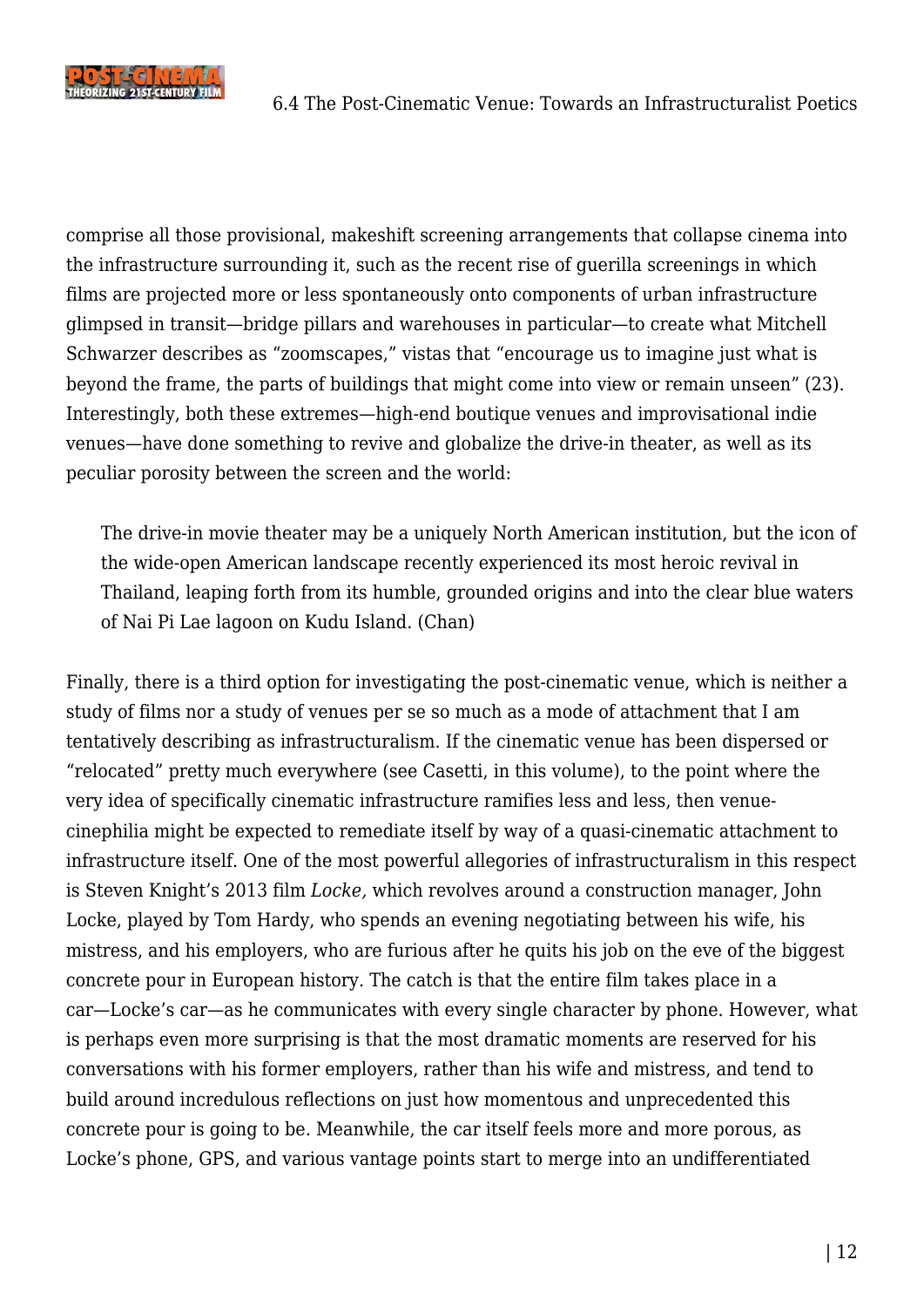

assemblage of mobility, light, and sight that makes it impossible to believe that there ever was anything as concrete as concrete. Not only does this capture a peculiarly post-cinematic yearning for infrastructural reassurance, but it offers hard infrastructure specifically as an elegiac approximation for an analog world that is well and truly behind us.

If post-cinema represents something like total cinema, then Steven Knight's use of the car as a venue within which to stage this negotiation also suggests that post-cinema has somehow revived and remediated the phenomenological correlative between cinema and driving. Anne Friedberg describes this as "*automobility*"—a "combination of urban mobility and automotive visuality" that she identifies as peculiarly intertwined with the "*virtual* mobilities of cinematic and televisual spectatorship" in Los Angeles (184, emphasis in original). For Friedberg, automobility represents a post-cinematic or total-cinematic potentiality distributed across the Los Angeles cityscape, peculiarly accessible whenever windscreens and cinema screens collide or collaborate (186). Conversely, insofar as the Los Angeles cityscape has indeed come to fulfil that potentiality, then it is only by dispersing automobility to such an extent that it is no longer dependent on access either to a windscreen or a cinema screen. Instead, as in *Locke,* the windscreen and cinema screen have been bundled into a kind of free-floating perceptual apparatus, or perceptual vehicle. Infrastructuralism, as I understand it, often involves bearing witness to this species of automobility, and its failure to distinguish between cinematic and non-cinematic infrastructure, between the attachment that we might have to a highway in a film, and the attachment we might have to the same highway in real life (or an imagined film).[\[1\]](#page-20-0)

<span id="page-12-0"></span>As much as *Locke* might stand as a manifesto for infrastructuralist poetics, then, I hesitate to describe it as an infrastructuralist artifact in itself, just because it is so recognizably a film, albeit a film with post-cinematic proclivities. To find an actual instance of infrastructuralism, we need to look elsewhere, most immediately online, among the various fan forums and communities that have become such an object of study in recent years. Among these communities, there has been a recent trend towards revisiting the sites and locations of earlier films. In many cases, a fan community will actually constellate around a single location. This can be seen, for example, in the fan response to the 1997 slasher film *I Know What You Did Last Summer.* Like so many of the films in the 90s slasher revival,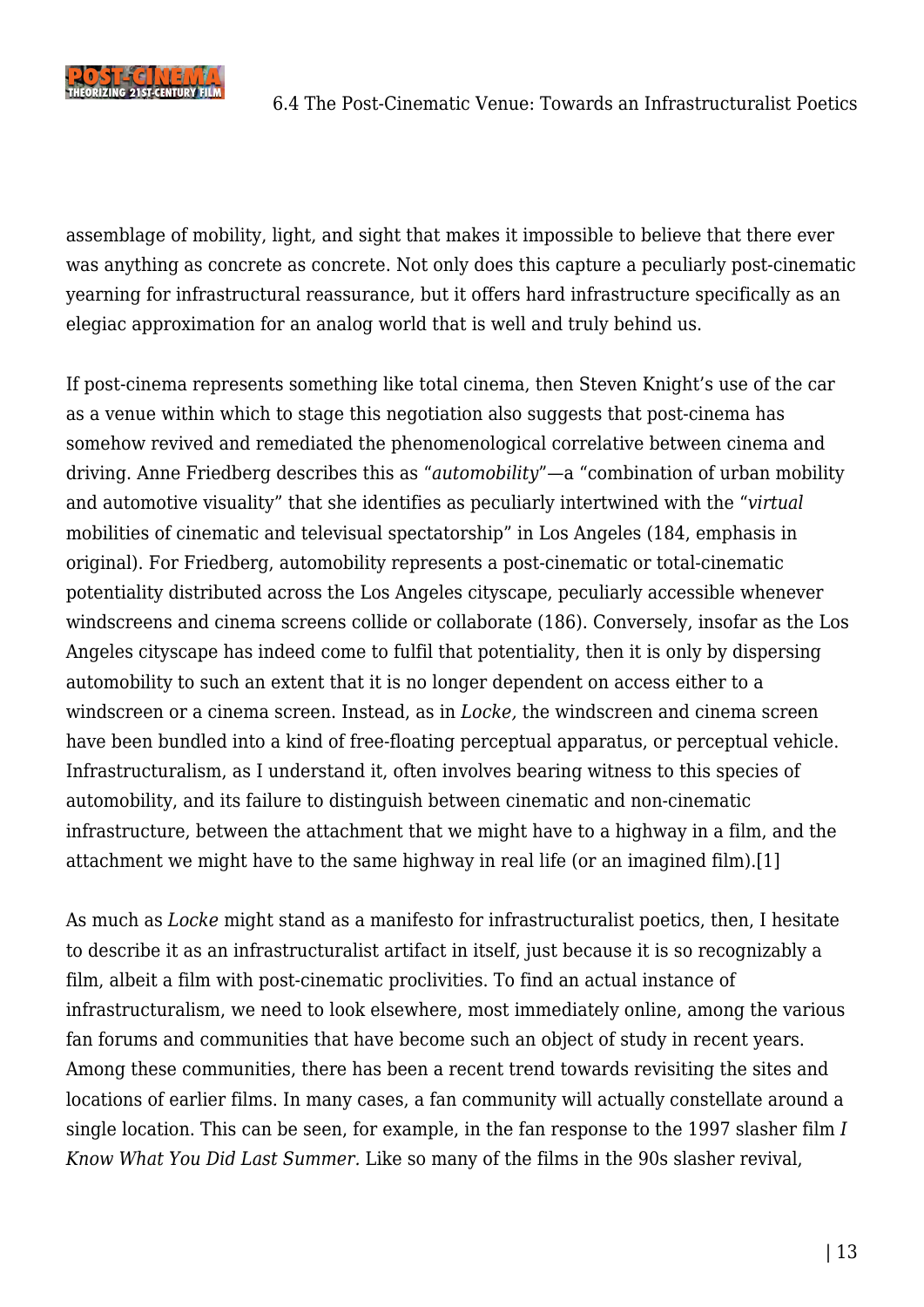

*Summer* uses a quite porous, vertiginous sense of space to approximate the killer's omniscient presence. One of the most dramatic moments comes when Julie James, played by Jennifer Love Hewitt, addresses this presence directly for the first time. Unlike *Scream* or *Urban Legend, Summer* doesn't have a great deal of communication, direct or indirect, between the killer and his victims: for the most part he just scrawls the famous catchphrase before taking them out one by one. It is quite a dramatic gesture, then, when Julie spins round and round, at a small intersection, and cries out to the killer to make himself known. A great deal of fandom has been generated by this moment—and devoted specifically to this location, which like so much of the film is set against a plush, hyperreal version of the Outer Banks of North Carolina.

This mode of fandom is particularly prominent on YouTube, and perhaps finds its fullest expression in a medley of videos by K&Jhorror, a pair of cinephiles who travel around the United States in search of horror film locations. As far as their tribute to *Summer* is concerned, K&Jhorror proceed more or less chronologically, seeking out the locations in the order in which we encounter them in the film, in a gesture they describe as "recreation" ([KandJHorrordotcom\)](https://www.youtube.com/user/KandJHorrordotcom). However, this isn't a recreation of the film scene in the conventional sense, since there's nothing in the way of narrative or dialogue, apart from a few casual references and quotations. Nor is it a recreation in the more obsessive sense of YouTube fandom, since there's very little interest in replicating the shots and sequences of the original. Instead, K&Jhorror provide something closer to testimony, evidence (or insistence) that these locations, structures, and vistas still exist. At the same time, their digital cameras, which tend to be jerkily handheld or mounted on the dashboard, register how much has changed since these locations were last filmed. Where 90s slasher films generated horror from the sense of some new informational horizon just around the corner, perceptible only by way of the perennial killer's command of communicative nodes and networks, K&Jhorror return to these slasher locations as if to measure how much that horizon has receded, and how much of cinema it might have left, inadvertently, in its wake. Watching their fan films makes you realize the extent to which 90s slasher films were part of some great last gasp of the cinematic, an invocation of hypersaturated celluloid against an imminent post-cinematic world, as they set out to extract some quantum of the cinematic from sites where cinema once lingered or settled, in a kind of Romantic remediation, an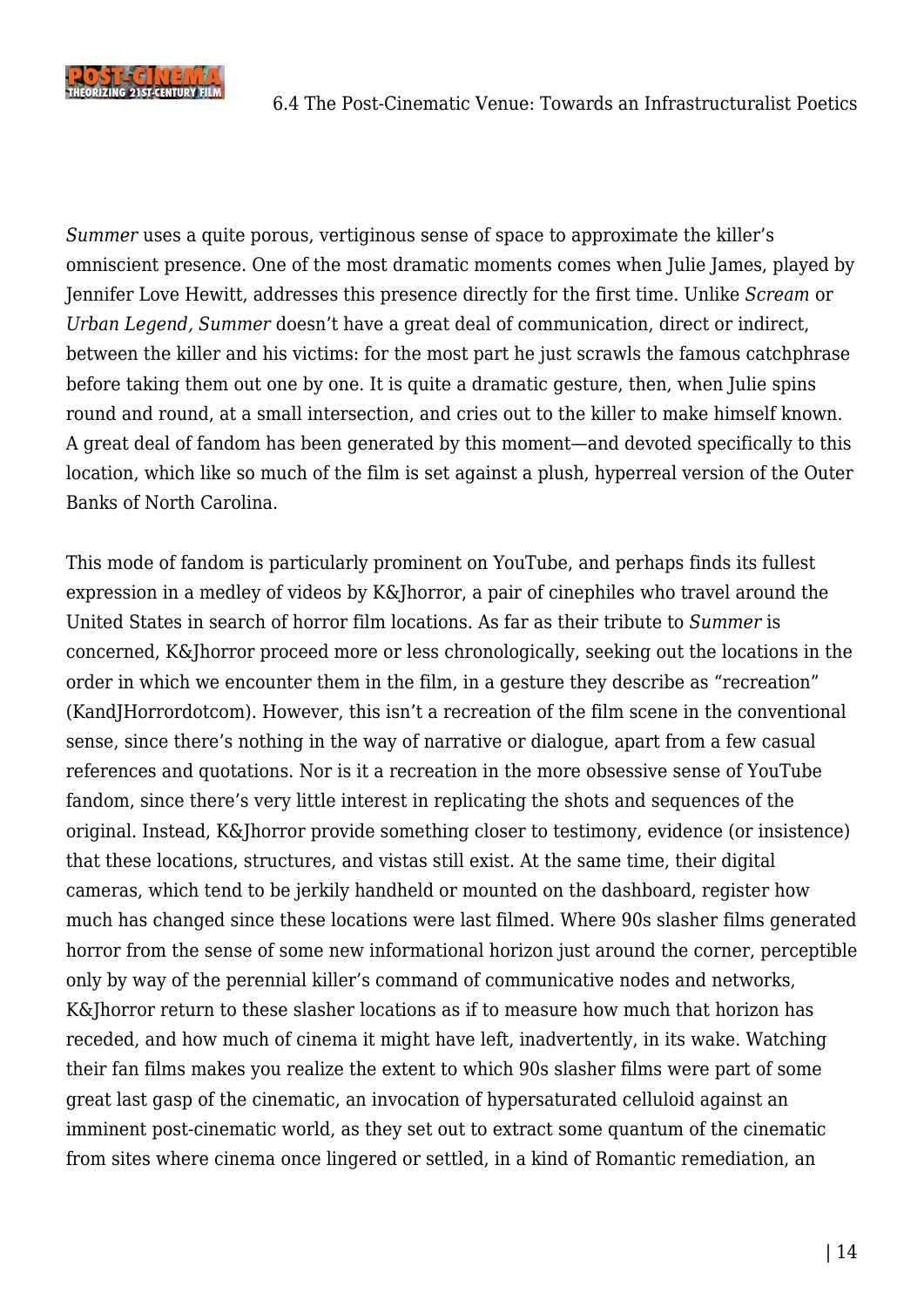

appeal to the mnemonic, restorative properties of place.

However, as the combination of handheld and dashboard cameras might suggest, the dissociation of cinematic and post-cinematic apprehension that Julie was starting to experience at that fatal intersection doesn't tend to be reversed, or even halted, by these fan gestures. Instead, it is consummated—and it is in this sense only that K&Jhorror's fan films work as recreations, albeit recreations that are in a sense *more complete* than the original film, insofar as they continue its partial devolution into post-cinematic disorientation. In the original intersection scene, Julie is prompted to address the killer's presence by discovering a dead body covered in crabs in the trunk of her car. It is hard to see how the killer could have put the body there—it is one of the palpably implausible moments in the film—but even more difficult to see how the killer is able to remove the body and the crabs, and clean up the sand and the detritus, in the short time it takes Julie to run for help, immediately after she has called out to him. In narrative, cinematic, and spatio-temporal terms, it is frankly impossible. Yet that very impossibility is what makes it clear that the killer has not only heard Julie but has responded to her claim to show himself in his true light. From this point on, we start to glimpse the killer more and more, but that is only because the true revelation has already occurred—the revelation of his profound automobility, his capacity to transform Julie's car into a perceptual tool that becomes more or less continuous with the mechanisms that drive our own incredulity and cinematic engagement. In other words, it is at this moment that the killer manages to constitute himself as both agent and venue of our gaze, an automobilizing venue-experience that exceeds the film.

This sense of testimony, of bearing witness to an infrastructural apprehension that is somehow cinematic, as well as the modulation of location scouting as a retrospective act, are explored further in the popular blog *Scouting New York.* Run by Nick Carr, a location scout working in New York, the blog's posts take the form of extended photographic essays, or montage sequences, that alternately retrace the locations of quintessential New York films and report on infrastructural peculiarities, eccentricities, and narratives encountered in the course of scouting. In Carr's eyes, "locations" themselves only exist somewhere between all the films that have been (or might have been) shot there and all the films that might someday be shot there (or imagined to be shot there). As a result, each space brims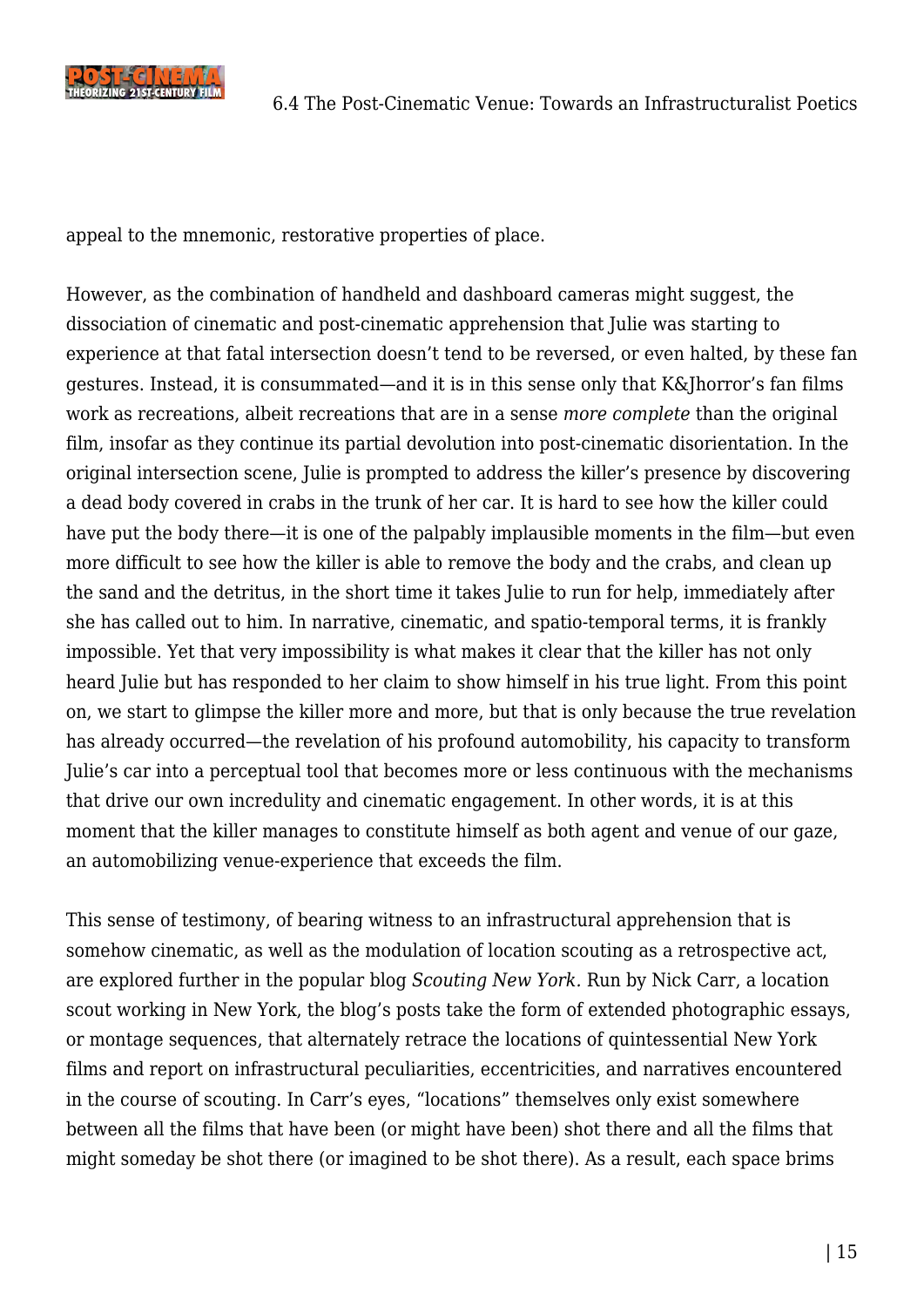

with a cinematic attachment and import that is nevertheless distinct from any one specific film—an attachment that I would like to suggest is both distinctively post-cinematic and distinctively infrastructuralist. Two posts are particularly useful in this respect. In the first, a record of the magisterial approach from the Bronx to Brooklyn via Jerome Avenue, Carr provides quite a simple, straightforward instance of the visual rhetoric of the site—a photoessay structured according to the rhythms of driving and windshield viewing that sets out an infrastructural and topographical vista that *should* have been in a film, or *might as well* have been in a film, so cinematically does it unfold in front of us ("Where New York Begins"). The second is one of many instances in which Carr traces out the architecture and infrastructure of a movie theater buried in a subsequent structure—in this case a pharmacy—while obeying the same visual rhetoric of the first post, as if sketching out the successive shots in a projected film ("Hidden in a Rite Aid"). Taken in combination, these blog posts suggest an approach to urban infrastructure that is inextricably cinematic, albeit divorced from any actual experience of the cinematic, let alone any specific film, as well as inextricably bound up with driving, albeit divorced from the actual physical experience of driving. I would like to suggest that this gestures towards the technologies of Google Street View and Google Maps as new loci of infrastructuralist attachment, and to suggest that we turn our attention towards their intersection with what we still call film as a productive and provocative way to think about how the post-cinematic venue might be constituted.

I would also like to argue, more generally, that we need a new way of thinking about the stories we tell about film, and even the way we talk about film itself—something that is addressed by the variety of methodological approaches set out in this book, and by the book itself. At the moment, it often feels as if there is a pull back in the other direction, a yearning for the "cinematic" that collapses all too easily into a yearning for the "canonical," or at least goes some way towards explaining the resurgence of canonical preoccupations in millennial film criticism. But even these efforts to transform cinematic spectatorship from a hyperobject back into a mere object are already enthralled by this bewildering dispersal of cinematic experience, this new world order in which the very distinctions between "film" and "place" seem to be on the verge of collapsing. One of the most marked canonical gestures in the last fifteen years—or in the whole of film criticism, really—has been Paul Schrader's effort, in his capacities as director, writer, and academic, to come up with a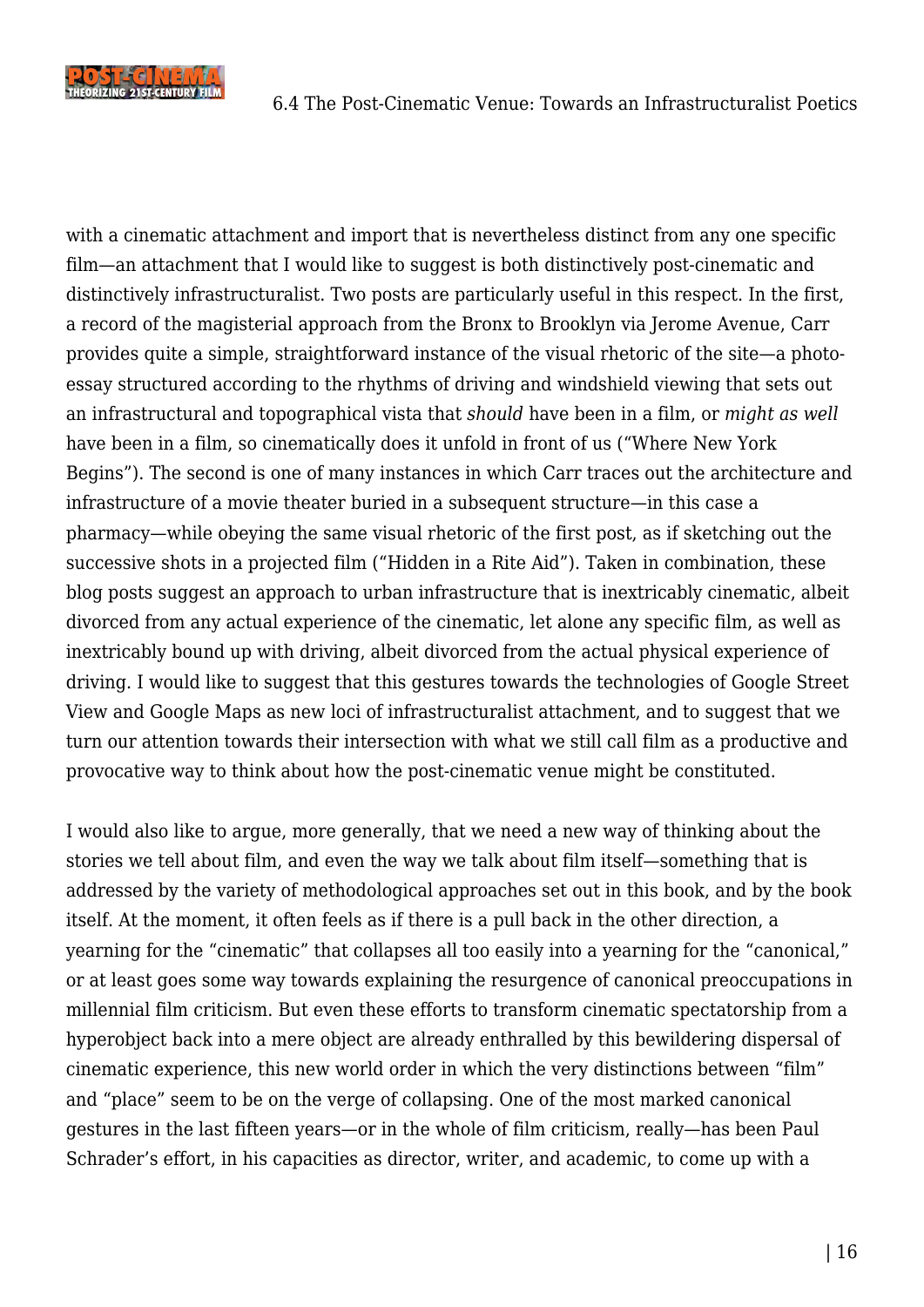

definitive, even summative, film canon. Of course, the project failed, and of course Schrader reflected on it with his typical wit and astuteness. One part of his reflection, though, keeps coming back to haunt me—his explanation of what really committed him to the canonical project in the first place, what made him feel how urgently the "cinematic" itself needed to be sedimented and canonized if it wasn't to disperse completely. It's an anecdote Schrader seems to have told so many times that, by the time he disclosed it to the press, it had become an anecdote about telling the anecdote, or about how often he found himself returning to it in lieu of his actual canonical project itself:

In March 2003, I was having dinner in London with Faber and Faber's editor of film books, Walter Donohue, and several others when the conversation turned to the current state of film criticism and lack of knowledge of film history in general. I remarked on a former assistant who, when told to look up Montgomery Clift, returned some minutes later asking, "Where is that?" I replied that I thought it was in the Hollywood Hills, and he returned to his search engine. (34)

## Works Cited

"Archipelago Cinema: A Floating Auditorium for Thailand's Film on the Rocks Festival: Press Release." Büro Ole Scheeren. 20 Mar. 2012. Web. <[http://buro-os.com>](http://buro-os.com).

Bennett, Jane. *Vibrant Matter: A Political Ecology of Things.* Durham: Duke UP, 2010. Print.

Bruns, Axel. "Beyond Difference: Reconfiguring Education for the User-Led Age." *Digital Difference: Perspectives on Online Learning.* Eds. Ray Land and Siân Baymne. Rotterdam: Sense, 2011. 133-44. Print.

Bryant, Levi R. "Dark Objects." *Larval Subjects*. Weblog. *25* May 2011. Web.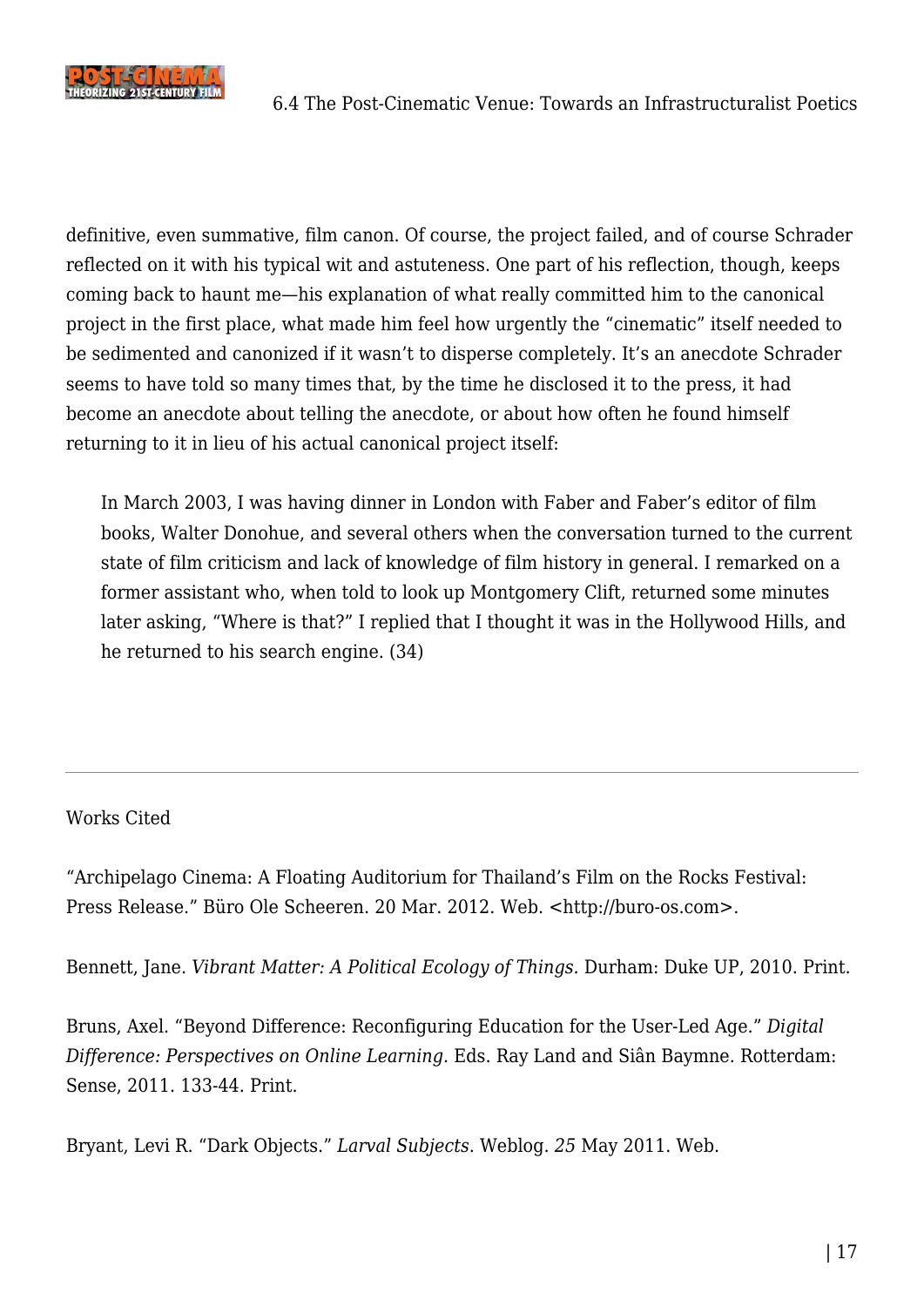

<<https://larvalsubjects.wordpress.com/2011/05/25/dark-objects/>>.

—. "Wilderness Ontology." *Preternatural.* Ed. Celina Jeffery. New York: Punctum, 2011. 19-26. Print.

Carr, Nick. "Hidden in a Rite Aid, Ghosts of an Old Movie Theater." *Scouting NY*. Weblog. 3 Mar. 2010. Web.

<[http://www.scoutingny.com/the-ghost-of-a-movie-theater-on-manhattan-ave/>](http://www.scoutingny.com/the-ghost-of-a-movie-theater-on-manhattan-ave/).

—. "Where New York Begins." *Scouting NY.* Weblog. 23 June 2013. Web. <<http://www.scoutingny.com/where-new-york-city-begins/>>.

Casetti, Francesco. "The Relocation of Cinema." [In this volume.](http://reframe.sussex.ac.uk/post-cinema/5-1-casetti/)

Chan, Kelly. "Thailand's Floating Cinema." *Architizer*. Weblog. 28 Mar. 2012. Web. <<http://architizer.com/blog/floating-cinema/>>.

Cornet, Roth. "Interview: Ryan Gosling on *Drive* and *Logan's Run*." *Screen Rant*. Web. 9 July 2013. <<http://screenrant.com/ryan-gosling-drive-interview-rothc-131983/>>.

DeNicola, Lane. "EULA, Codec, API: On the Opacity of Digital Culture." Snickars and Vonderau 265-77.

Deleuze, Gilles. *Cinema 2: The Time-Image.* Trans. Hugh Tomlinson and Robert Galeta. New York: Continuum, 2005. Print.

Denson, Shane. "Crazy Cameras, Discorrelated Images, and the Post-Perceptual Mediation of Post-Cinematic Affect." [In this volume.](http://reframe.sussex.ac.uk/post-cinema/2-5-denson/)

Denson, Shane, Therese Grisham, and Julia Leyda. "Post-Cinematic Affect: Post-Continuity, the Irrational Camera, Thoughts on 3D." *La Furia Umana* 14 (2012): <[http://www.lafuriaumana.it/index.php/archives/41-lfu-14](http://www.lafuriaumana.it/index.php/archives/41-lfu-1)>. Archived at: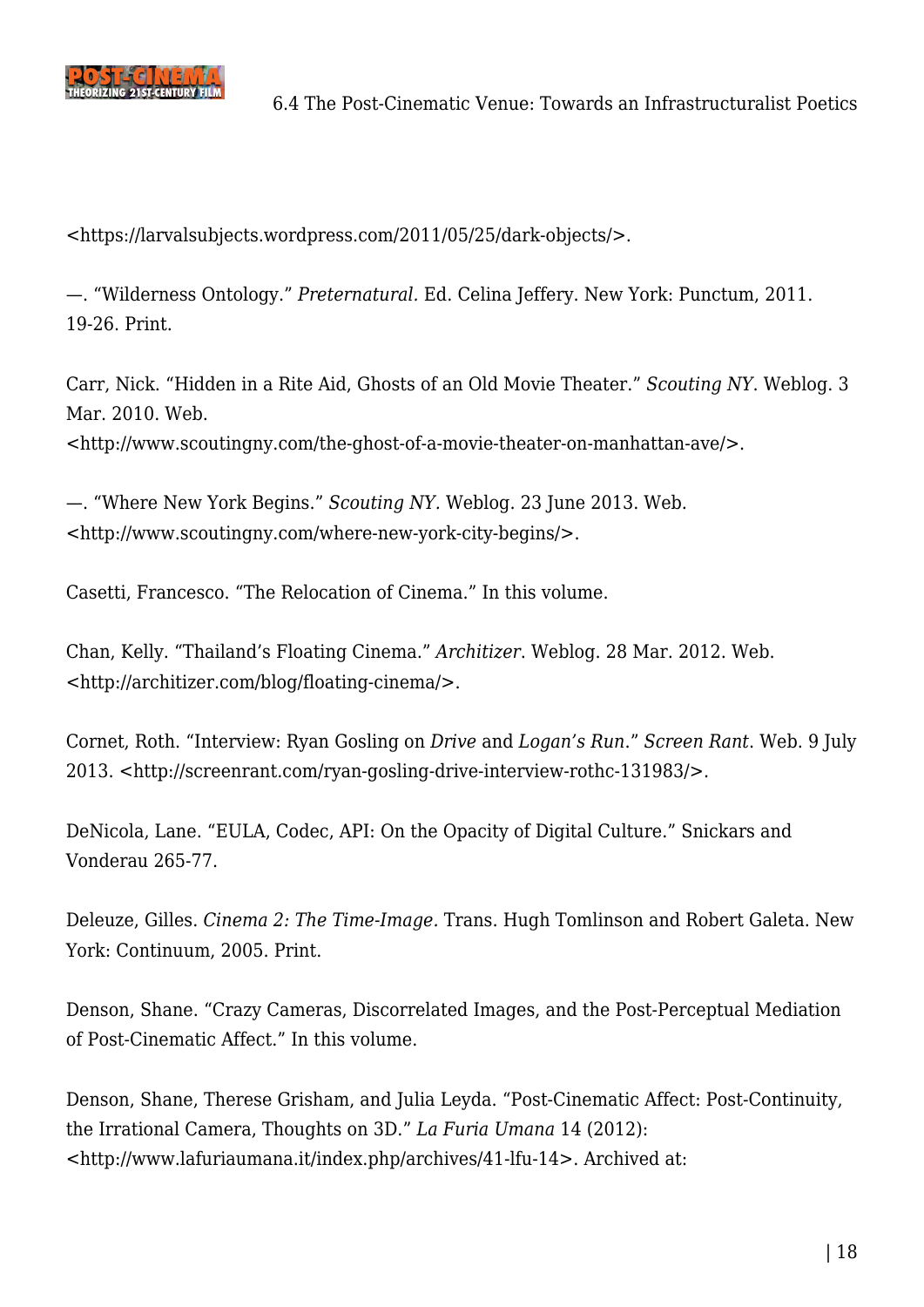

<<http://bit.ly/1cAYgqy>>. Web. 13 May 2015. [Reprinted in this volume](http://reframe.sussex.ac.uk/post-cinema/7-3-denson-grisham-leyda/).

Friedberg, Anne. "Urban Mobility and Cinematic Visuality: The Screens of Los Angeles—Endless Cinema or Private Telematics." *Journal of Visual Culture* 1.2 (2002): 184-204. Print.

Gleber, Anke. *The Art of Taking a Walk: Flânerie, Literature and Film in Weimar Culture.* Princeton: Princeton UP, 1998. Print.

Hardt, Michael. "Affective Labor." *boundary 2* 26.2 (1999): 89-100. Print.

Harman, Graham. *Guerrilla Metaphysics: Phenomenology and the Carpentry of Things.* Chicago: Open Court, 2005. Print.

KandJHorrordotcom. "*I Know What You Did Last Summer* Film Locations." YouTube. 14 July 2008. Web. [<https://www.youtube.com/watch?v=vCBku5yZn1Q](https://www.youtube.com/watch?v=vCBku5yZn1Q)>.

Keathley, Christian. *Cinephilia and History, or The Wind in the Trees.* Bloomington: Indiana UP, 2005. Print.

Kracauer, Siegfried. "The Hotel Lobby." *The Mass Ornament: Weimar Essays.* Ed. and trans. Thomas Y. Levin. Cambridge: Harvard UP, 2005. 173-85. Print.

—. *Theory of Film: The Redemption of Physical Reality.* Princeton: Princeton UP, 1997. Print.

Latour, Bruno. *Politics and Nature: How to Bring the Sciences Into Democracy.* Cambridge: Harvard UP, 2004. Print.

Morton, Timothy. *Ecology Without Nature: Rethinking Environmental Aesthetics.* Cambridge: Harvard UP, 2005. Print.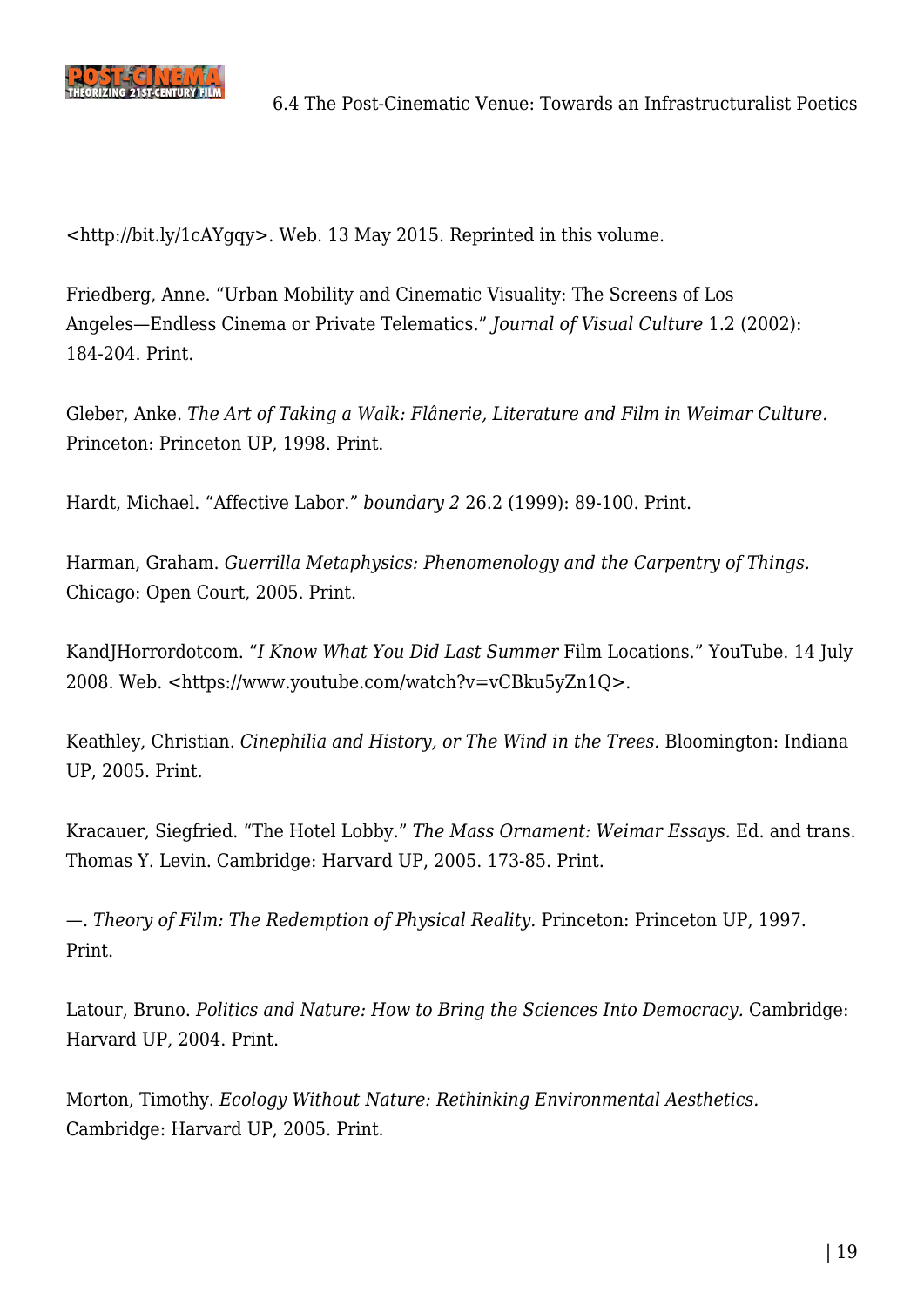

—. *Hyperobjects: Philosophy and Ecology after the End of the World.* Minneapolis: U of Minnesota P, 2013. Print.

Peirce, Charles Sanders. "Prolegomena to an Apology for Pragmaticism." *Peirce on Signs: Writings on Semiotic.* Ed. James Hoopes. Chapel Hill: U of North Carolina P, 1991. 249-52. Print.

Schneider, Alexandra. "The iPhone as an Object of Knowledge." Snickars and Vonderau 49-60.

Schrader, Paul. "Canon Fodder." *Film Comment* 42.5 (2006): 33-49. Print.

Schwarzer, Mitchell. *Zoomscape: Architecture in Motion and Media.* Princeton: Princeton Architectural Press, 2004. Print.

Shaviro, Steven. *Connected, or What It Means to Live in the Network Society.* Minneapolis: U of Minnesota P, 2003. Print.

—. *Post-Cinematic Affect.* Winchester: Zero, 2010. Print.

—. "Slow Cinema vs. Fast Films." *The Pinocchio Theory*. Weblog. 12 May 2010. Web. <[http://www.shaviro.com/Blog/?p=891>](http://www.shaviro.com/Blog/?p=891).

Snickars, Pelle, and Patrick Vonderau, eds. *Moving Data: The iPhone and the Future of Media.* New York: Columbia UP, 2012. Print.

Willemen, Paul. "Through the Glass Darkly: Cinephilia Reconsidered." *Looks and Frictions: Essays in Cultural Studies and Film Theory.* London and Bloomington: British Film Institute and Indiana UP, 1994. Print.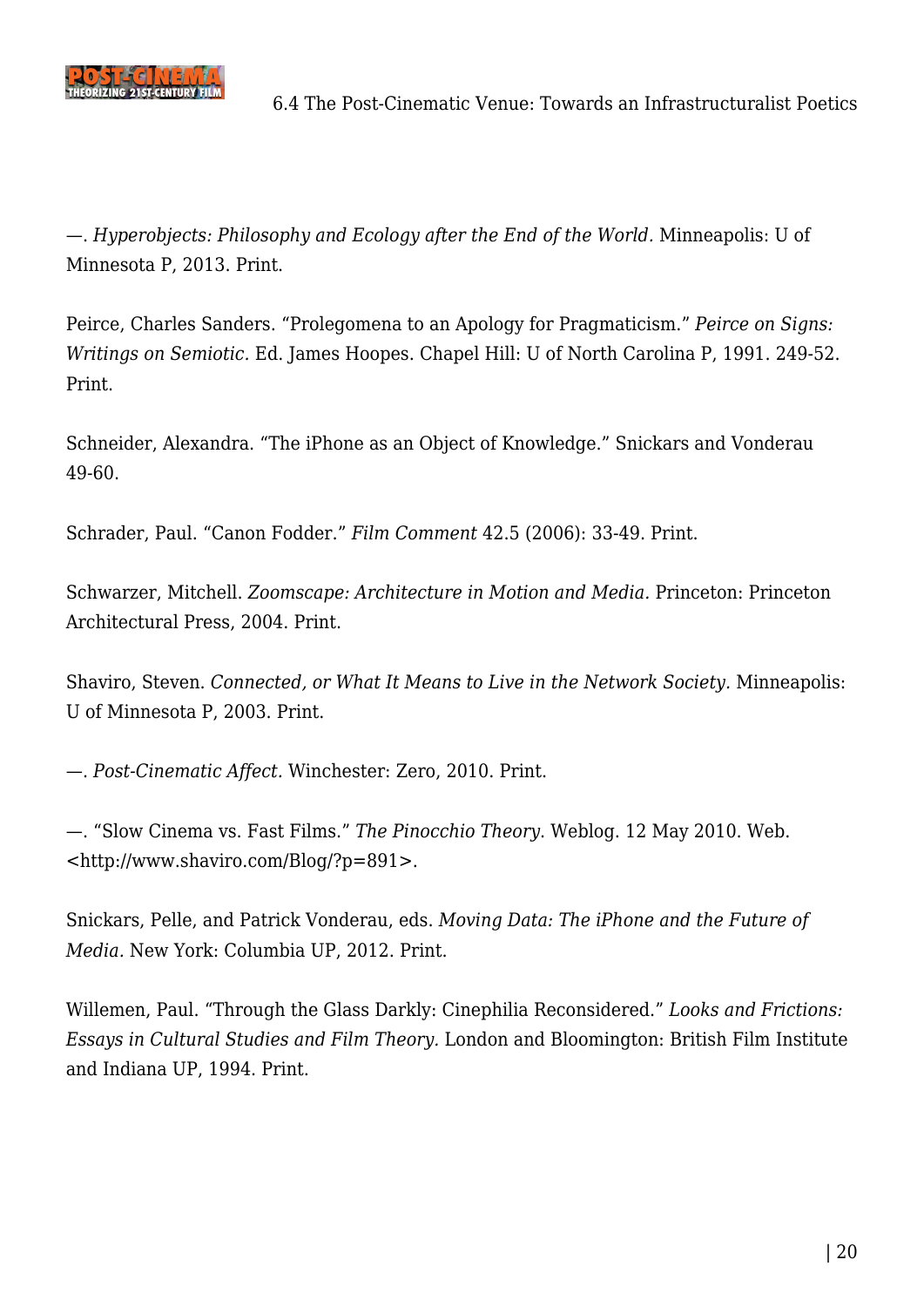

## Notes

<span id="page-20-0"></span>[\[1\]](#page-12-0) It would be useful to consider this free-floating, jettisoned automobility as a way of thinking about post-cinematic music, or post-soundtrack music. In recent years, a strand of music has emerged that attempts to evoke the experience of post-cinematic, digital media by way of how absolutely it has engulfed what we might have once thought of as the privileged, hermetic space of the automobile. In this respect, the various projects of Johnny Jewel are particularly instructive, especially the way in which Chromatics' score for *Drive* gives way to Symmetry's *Themes For An Imaginary Film.* John Maus and Ariel Pink's *Haunted Graffiti* take this project even further—drawing on the transitional and incidental music of 80s cinema in particular, they conjure up a world in which post-cinematic media hasn't merely incorporated the automobile, but has managed to incorporate every adjacent cinematic experience, every anticipation or recollection of a multiplex while driving through suburban streets on a cold dark night.

Billy Stevenson completed his PhD at the University of Sydney in 2015, focusing on the relations between post-cinematic media, the cinematic venue, and urban infrastructure. He is currently working on a post-cinematic history of Los Angeles as well as a theory of infrastructuralism that takes into account the ways in which cinephilic attachment to cinematic infrastructure has changed in the wake of digital delivery technologies. In addition to academic writing, he is the author of the websites <https://cinematelevisionmusic.wordpress.com>and <https://sportbestpleases.wordpress.com>and is currently working on a web series about contemporary streaming platforms.